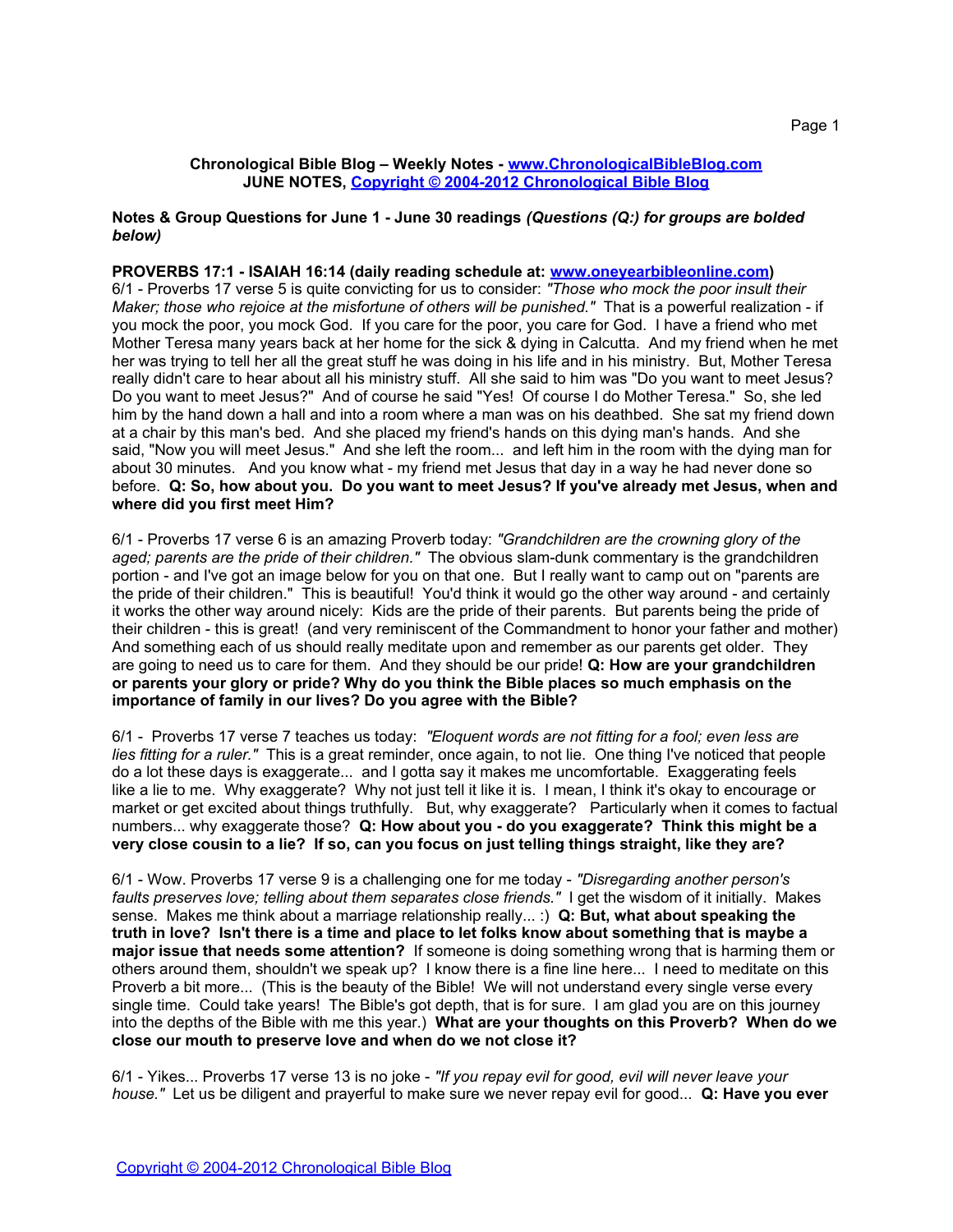#### **seen this wisdom of this Proverb in your life or lives around you?**

6/1 - Proverbs chapter 17 verse 14 today is a great reminder that the best way to end a quarrel is to stop it before it starts! *"Beginning a quarrel is like opening a floodgate, so drop the matter before a dispute breaks out."* Once the quarrel starts, the waters can quickly flow out of control like a flood. **Q: Is there a simmering matter in your life that you need to address quickly and head-on before it breaks out into a quarrel? Before the floodgate opens?**

6/1 - Proverb 17 verse 16 is interesting to consider: *"It is senseless to pay tuition to educate a fool who has no heart for wisdom."* This is a great question for each of us to ask ourselves. **Q: Today in your life - do you have a heart for wisdom? What type of "tuition" are you paying to gain wisdom / to be educated? Are you paying the "tuition" of time invested in studying the Bible each day?**

6/2 - Proverbs 20 verse 1 today reminds me of the need for and success of modern day [Alcoholics](http://www.alcoholics-anonymous.org/) [Anonymous](http://www.alcoholics-anonymous.org/) - *"Wine produces mockers; liquor leads to brawls. Whoever is led astray by drink cannot be wise."* I don't have personal experience with AA, but have heard very good things about it from several friends. I do love the AA Serenity Prayer - I think this prayer is a great prayer for all of us - "God grant us the serenity to accept the things we cannot change, courage to change the things we can, and wisdom to know the difference." Amen. **Q: What is your relationship to alcohol? Do you think Christians should drink alcohol?**

6/2 - Proverbs chapter 20 verse 3 is such great wisdom: *"Avoiding a fight is a mark of honor; only fools insist on quarreling."* I once was a fool who insisted on quarreling with Tony back in about 3rd grade :) after either I beat him or he beat me in the 50 yard dash at Field Day. Tony kept trying to avoid the fight with me. But I kept on pressing it. And I got whupped! It was really a great learning experience for me. I have avoided fights ever since! Don't get me wrong. I don't think we are called to be submissive and let people walk all over us. I think we can confidently and strongly hold our ground on important issues - without fighting or quarrelling. **Q: How about you? Do you avoid fights? Do you realize this is a mark of honor? Or do you insist on quarrelling? Think this is a good idea...?**

6/2 - Proverbs 20 verse 6 definitely gives me something to think about: *"Many will say they are loyal friends, but who can find one who is really faithful?"* This is a challenging Proverb for me because I feel like I have many good friends. Many who are loyal. And some who even seem faithful. But... yet.... there are still times on occasion when these friends do let me down. Or I know for a fact I let them down on occasion. It's our human nature. Fortunately for us, long after this Proverb was written, we were given the most faithful friend we could ever dream up or imagine in Jesus. Jesus really should be our best friend. I had a friend kind of shock me with this thought by continually referring to Jesus as his best friend at a lunch we had a few years ago. For some reason I was very comfortable with Jesus being my savior. But my friend? My best friend? Well, it was a new concept to me. And maybe this is a new concept to you. I do honestly believe Jesus wants to be our best friend. And he will undoubtedly be the one true and loyal and faithful friend we all can have - now and forever. **Q: So, is Jesus your best friend?**

#### 6/2 - Proverbs 20 verse 7 today is a wonderful reminder that the way we live our lives today sets an example for children: *"The godly walk with integrity; blessed are their children after them."* **Q: What type of example are you setting for children in your life? Are you walking with integrity? Do you believe children will be blessed after you because you walked with integrity?**

6/2 - Proverbs 20 verse 10 is convicting - *"The LORD despises double standards of every kind."* I am afraid that I often do have double standards in the way I live my own life. I am afraid perhaps we all do to a degree. We hold ourselves to one standard when we are at church and among our friends and maybe even typing on this blog... :) But, then, late at night or early in the morning or during the day perhaps we let this standard - this Christian standard - simply go. We become judgmental. We gossip. We complain. We lust. We give in to our old addictions. We fall prey to a double standard. Please don't ever forget that God calls us to the highest standard! And he sent us his Son Jesus to set us free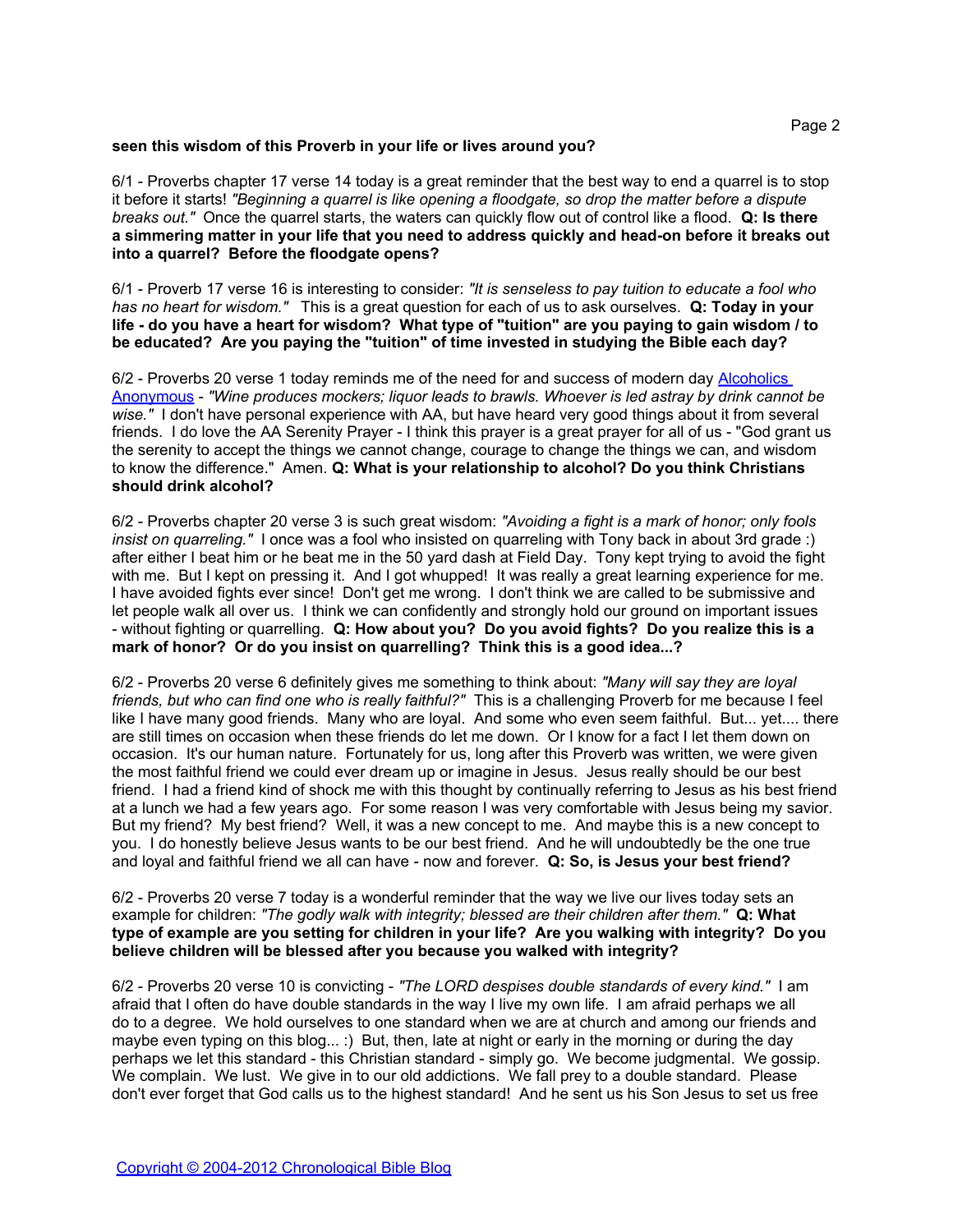from the bondage of sin from the bondage of double standards. Through faith in Jesus we are gifted with the Holy Spirit living within our very bodies, which is an amazing blessing to consider! God gives us everything that we need to live a life of high moral standards. **Q: Will we pray unceasingly to let our double standards go? Will we leave the double standards behind once and for all? Will we stop living our lives with two faces?**

6/2 - Today in Proverbs 20 verse 11 we read – *"Even a child is known by his actions, by whether his conduct is pure and right."* This is an interesting Proverb for me to meditate upon. I focus in on the word "actions" here. Basically this Proverb to me is saying that actions matter. Our actions don't save us or make us right with God, but they matter. Even children are known by their actions. **Do you think that you and I are known by our actions? If so, what are our actions saying to others? Is our conduct pure and right?** I have some friends who seem to think that actions do not matter – particularly once we are in relationship with Jesus. I get very nervous with this line of thinking. I think particularly once we are in a relationship with Jesus, we are called to follow Jesus and we are called to holiness. We are called to be saints. Yes, saints. Now, don't get me wrong – we will stumble. We will fall. We will not be perfect this side of heaven. Even after being in relationship with Jesus we will make mistakes. But, I believe we are called to live our lives such that we incrementally start to look more and more like God's own son, Jesus. I believe we are called to love like Jesus. Forgive like Jesus. Give like Jesus. And this list goes on – check out the Beatitudes in [Matthew 5](http://www.biblegateway.com/passage/?search=matthew+5) for a nice list of actions for us to emulate. So – even a child is known by his actions. **Q: What would people say about you based on your actions these days? Would they see that you are becoming more and more like Jesus with each passing day, week, month, and year? Do you think your actions matter?**

6/2 - Proverbs 20:12 today teaches us: *"Ears to hear and eyes to see--both are gifts from the LORD."* Amen! It is interesting that this Proverb doesn't mention our mouths to talk... Seems like this Proverb is really a good reminder that listening and seeing are amazing gifts. Gifts that allow us to listen to others and enjoy God's beautifully created world. And yes, I do believe our mouths are gifts too for communication to others. But it is interesting that we have 2 ears and 2 eyes, and just 1 mouth. **Q: Think there is a message in this math equation for us? :)**

6/3 - Proverbs 22 verses 20-21 today teach us: *"I have written thirty sayings for you, filled with advice and knowledge. In this way, you may know the truth and bring an accurate report to those who sent you."* These two Proverbs verses today actually tie in quite nicely with Psalm 49 verses 1-3 above. Let us know the truth of God's Word and then report it accurately to others! **Q: Actually, this is probably a good point for me to ask you if you are participating in a Bible study at your church? If not, can I encourage you to consider starting up a One Year Bible study / small group at your church this next year?** Seriously. Please think and pray about this leadership opportunity. I do realize not everyone is called to something like this. But - I think many of us are - probably more of us than we think are. If you have been going through the One Year Bible with us this year, you have learned much! I think you are in a great position to lead a One Year Bible study / small group at your church next year. All you need is a One Year Bible, perhaps the One Year Bible Companion book with Q&A teachings for each day's readings, and a willingness to take this opportunity on**. Will you think and pray about this? Will you talk to your pastor or the appropriate person at your church about this?** You don't need to know the Bible backwards and forwards to lead a group! You just need to take the initiative to lead, and invite others to join you on the journey. You will be amazed by how God moves in a Bible study! It will bless you and those around you immensely! **Will you lead someone (or a group of someone's) through the One Year Bible this next year?**

6/3 - Proverbs chapter 22 verses 22 & 23 teach us today: *"Do not rob the poor because they are poor or exploit the needy in court. For the LORD is their defender. He will injure anyone who injures them."* This is a strong warning to not rob or exploit the poor. I think we would do well to think of this not only in terms of the materially poor, but the spiritually or emotionally poor too. Let us not rob them or exploit them. For the Lord is their defender! **Q: How are you making sure that you don't rob the poor in your life these days?**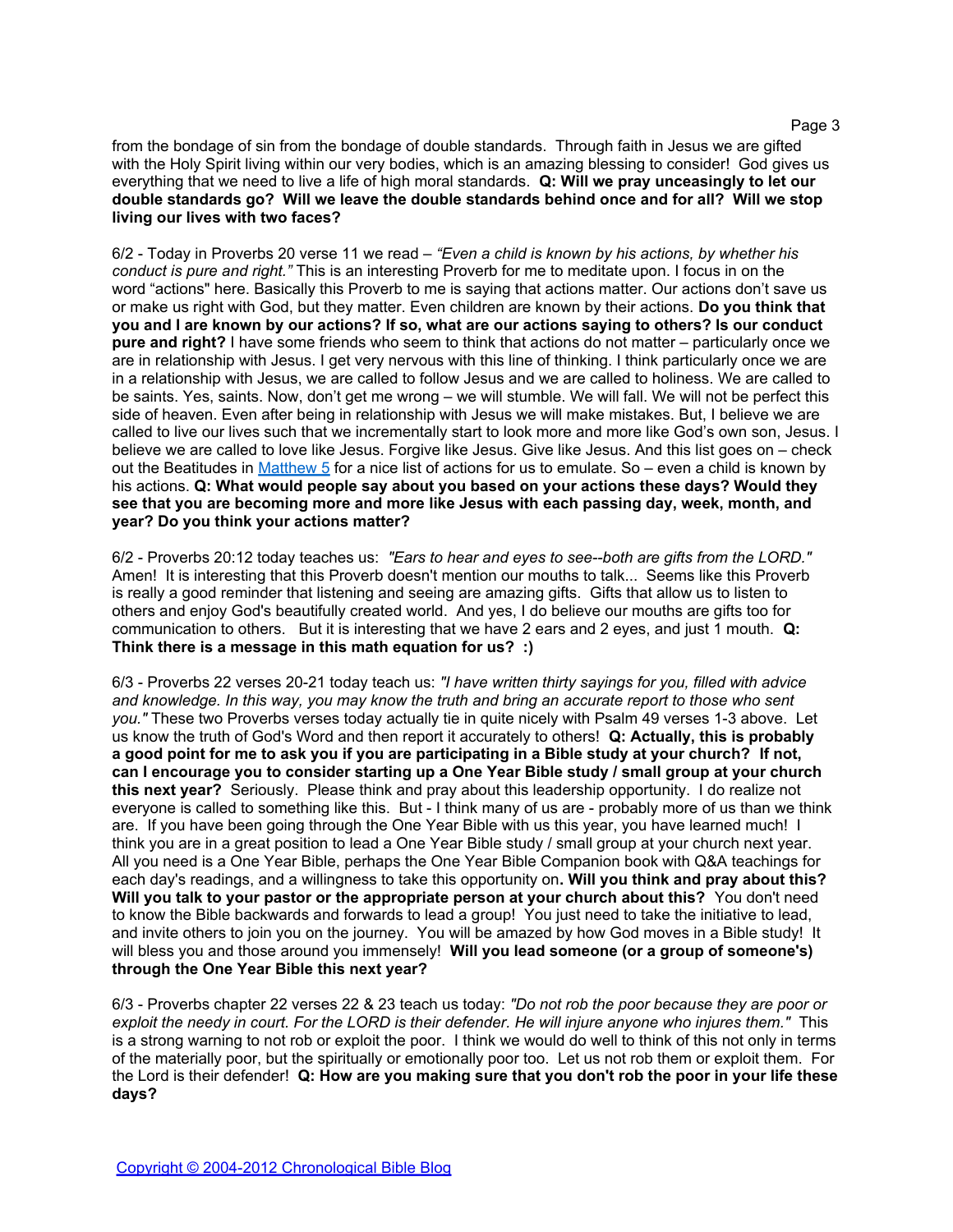6/3 - Proverbs 22 verses 24 through 25 are a great reminder to pay attention to who our friends are: *"Keep away from angry, short-tempered people, or you will learn to be like them and endanger your soul."* I've read somewhere that a good way to determine the character of a person is to take a look at who their friends are. Now, this is a bit tricky I think because none of our friends will ever be perfect. We should not look for perfect friends. We won't be perfect friends to others either. Jesus is the only one true perfect friend for each of us. But, there are certainly some "friends" who probably should not be people we spend a good deal of leisure time with. There may be friends who are into lying or pornography or who are angry or short-tempered (per this Proverb) that we need to be very cautious around, otherwise we may learn to be like them. Now, I do think we are called to be friends to people who may struggle with various things - including lying, pornography, being angry, etc. - but, we need to be very cautious and clear on our boundaries. This is a tricky one I know... Overall, I will say this there are friends of mine that I have had to let go because I knew that hanging around them was simply not good for me. **Q: How about you? Are there any friends in your life that you may simply need to let the friendship go? When might this be the appropriate thing to do? When might it be the inappropriate thing to do?**

6/3 - We read an interesting Proverb today in chapter 22 verses 26 & 27: *"Do not co-sign another person's note or put up a guarantee for someone else's loan. If you can't pay it, even your bed will be snatched from under you."* I've always been intrigued by these types of Proverbs / verses in the Bible. Verses that basically say don't co-sign or guarantee anybody else's debt - unless of course we're talking about your kid! :) I do see the wisdom in this. If you co-sign / guarantee for somebody else, then be prepared to have to pay back that debt in full... Wow. This is pretty heavy to think about. We hear so much about staying out of debt - and typically think about our own personal debt. That's obviously wise. And well, this Proverb today is saying don't take on other people's debt! That is very wise! Stay out of debt! Your own and particularly your friends'! **Q: How are you doing with debt in your life these days? Are you avoiding debt? Paying it off if you have it? Vowing not to go into debt again?**

6/3 - Today in Proverbs chapter 22 verse 29 we read: *"Do you see a man skilled in his work? He will serve before kings; he will not serve before obscure men."* The thing I love about this Proverb is that it encourages us to be skilled in our work. Whether we are teachers, or bus drivers, or accountants, or technicians, or full time moms, I do strongly believe we are called to be skilled in our work! **Do you really focus on your work and make sure you give 100% to your job? Do you avoid surfing the internet at work or chit-chatting for too long or checking personal emails? Do you work for your employer as if you were literally working for God? Do you believe that indeed no matter what your job is that you are really working for God? Do you want to give God your all? Will you give work your all?** Don't get me wrong – I'm not encouraging us to be workaholics. I just think that too often we can slack off a bit at work and think it's no big deal. I think it is just the opposite. I believe if we slack off at work we'll be more likely to slack off in other areas of our life, including our relationship with God. **Q: Are you skilled in your work? Do you realize that through your work you are not serving before obscure men, but you are indeed serving the King?**

6/3 - Proverbs 23 verses 1 through 3 today teach us: *"When dining with a ruler, pay attention to what is put before you. If you are a big eater, put a knife to your throat, and don't desire all the delicacies- deception may be involved."* This is a fascinating Proverb. I think the key to remember here is that if you are dining with a ruler that you really need to be very well prayed-up! Seriously. Rulers don't just mean presidents or politicians. I think of rulers as perhaps our bosses or key people in our community who are well known, but whom perhaps we don't know that well. If one of these people invites you to dinner, very simply put - beware. Why? Because... deception may be involved. It may not be involved - it may be a very innocent invite to dinner - but you should be cautious. If you are a woman and a well-known man invites you to a one-on-one dinner, and it seems out of context or strange in some way, my first inclination would be to not go. We all obviously know the risk in a situation like this. But men being invited to dinner by men, or men being invited to dinner by women, or women being invited to dinner by women all need to be careful too. One-on-one dinners with someone other than your spouse, someone you are courting,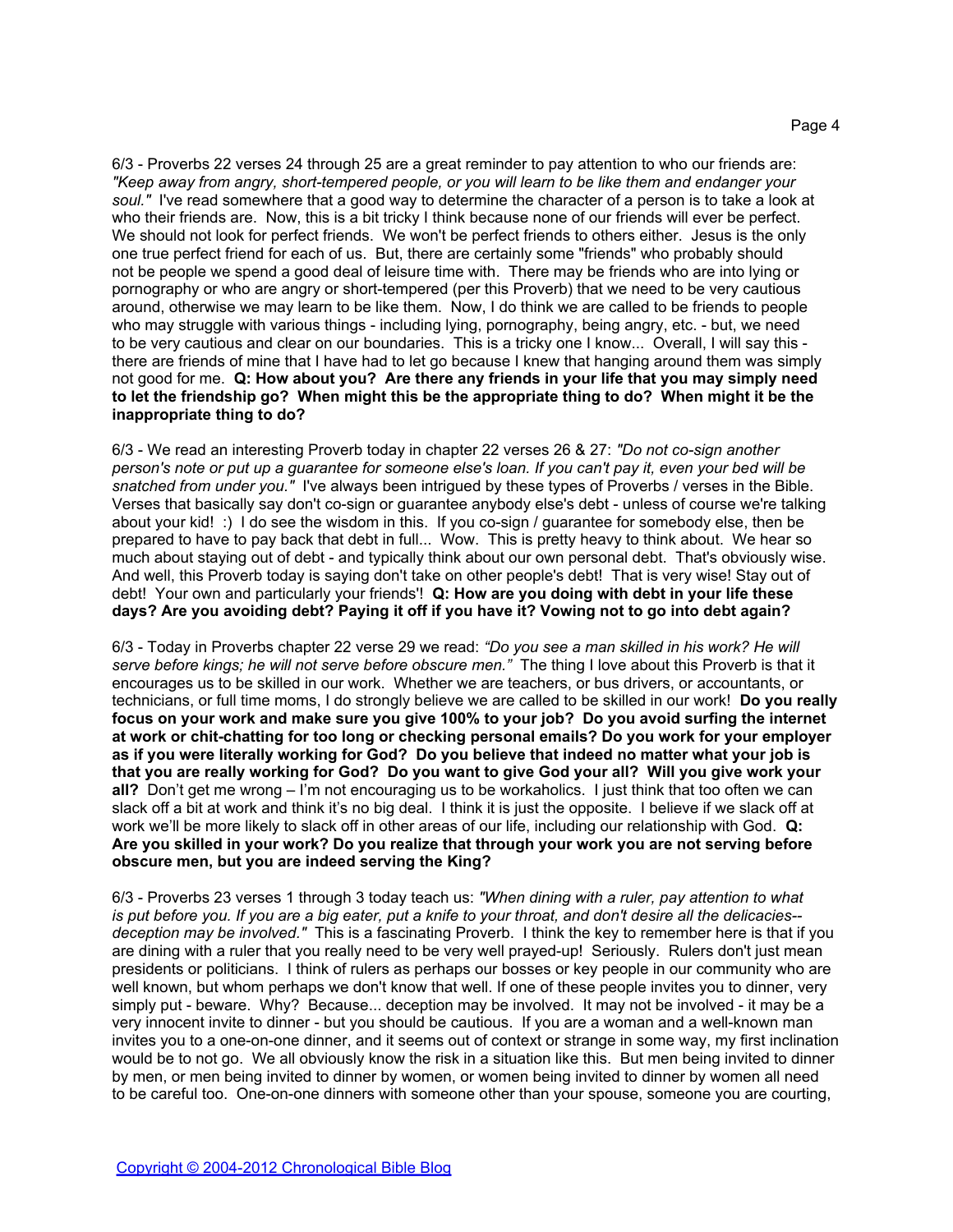or a good friend could be risky business. I'll briefly share with you that I got put into a crazy bad situation once being invited to a dinner by a "ruler" in my community. I didn't see at all what was coming. (I'll spare you the details...) By the grace of God it all turned out fine in the end - in fact, in some ways I have never felt the Spirit of God rushing through me as powerfully as when I was in that horrible situation over dinner. But, it was a lesson learned! When dining with a ruler - pay attention to what is before you! Not only the food & drink... but the psychological game of deception that may very be before you as well... **Q: Have you ever had the experience of having to be "on your guard" when dining with rich or powerful people? Have you ever had someone in a position of power try to deceive you? How did remain pure and holy in the midst of it?**

6/3 - Proverbs 23 verses 4 & 5 today are a great teaching on the futility of pursuing worldly wealth - *"Don't weary yourself trying to get rich. Why waste your time? For riches can disappear as though they had the wings of a bird!"* **Q: Have you ever tried to get rich? Did it ever seem like perhaps that goal in and of itself was perhaps a waste of time? What else in life do you miss out on when you pursue nothing but riches? Is it possible that you miss out on God when you wholeheartedly pursue riches?** I do want to share with you a personal conversion of heart story here. When I graduated from college my one goal in life was "to make one million dollars by the age of 30." Seriously. And what a sad goal that turned out to be! I did go through a period of about 4 years of really pursuing that goal - and it led me into a job that was leading me down the path of being rich, but it was a job that I absolutely hated. The pursuit of that monetary goal was literally killing my soul. Fortunately God can redeem dumb goals like this and save us from our self-destructive habits. During that quest for riches God led me into a homeless shelter for teenagers where I finally had a conversion of heart experience to realize that there are people really struggling in our world - teenagers that have been physically, mentally, and sexually abused by their own parents in this case. And I realized in that homeless shelter that I was doing absolutely nothing for these hurting teens in my pursuit of cold hard cash. I was the one becoming cold! Well, praise God that he led me to eventually quit that high profile job and begin working for jobs that paid much less, but which have given me a great opportunity to have work / life balance. Jobs that have given me enough breathing room to grow in my relationship with God and others! So, back to you and your life today. **Q: Have you grown weary pursuing riches yet...?**

6/4 - Today we read the Song of Solomon! Now, for those of you that have not read Song of Solomon before, let me say this up front – this is a book for married folks y'all! :) Well, yes, us single folks can read it, but we would do well to know that this book is all about the beauty of love and, yes, sex - within marriage. As we all know, love and sex can get so very twisted by our modern world these days.

# **~ Song of Solomon ~**

Author: Solomon

Date: Tenth century B.C.

Content: This book, about the love of Solomon and a Shulamite woman, consists of a series of lyrics or songs, hence the designation in the text: the Song of Songs. It is a simple but moving piece, describing the longing of two lovers for one another, of the struggles that need to be overcome, of the tender feelings that love awakens, and of the joy that the lovers find in being together. The young women of Jerusalem, who appear with Solomon and his beloved, add to the dramatic effect of the story by adding observations of their own.

Theme: The most obvious meaning of this narrative is that human love, which was ordained by God, is good and holy when enjoyed in obedience to the commands of God. Many interpreters have found a symbolic meaning in the book, however, and point to the love of God for Israel or the love of Christ for his church. Seen in this way it underscores the teaching of the New Testament that God is love (1 John 4:8). *(Above commentary is from Tyndale Publishers "The One Year Bible Companion" pp. 10-11)* **Q: How has the Song of Solomon stood out to you over the years? Have you studied this book before? What have you learned? What do you hope to learn from the book this year?**

6/4 - Song of Solomon Chapter 8 verse 4 stood out to me today when the young woman says- *"I want you to promise, O women of Jerusalem, not to awaken love until the time is right."* This is an interesting concept I think - of not awakening love until the time is right. The reason I bring this up is because I know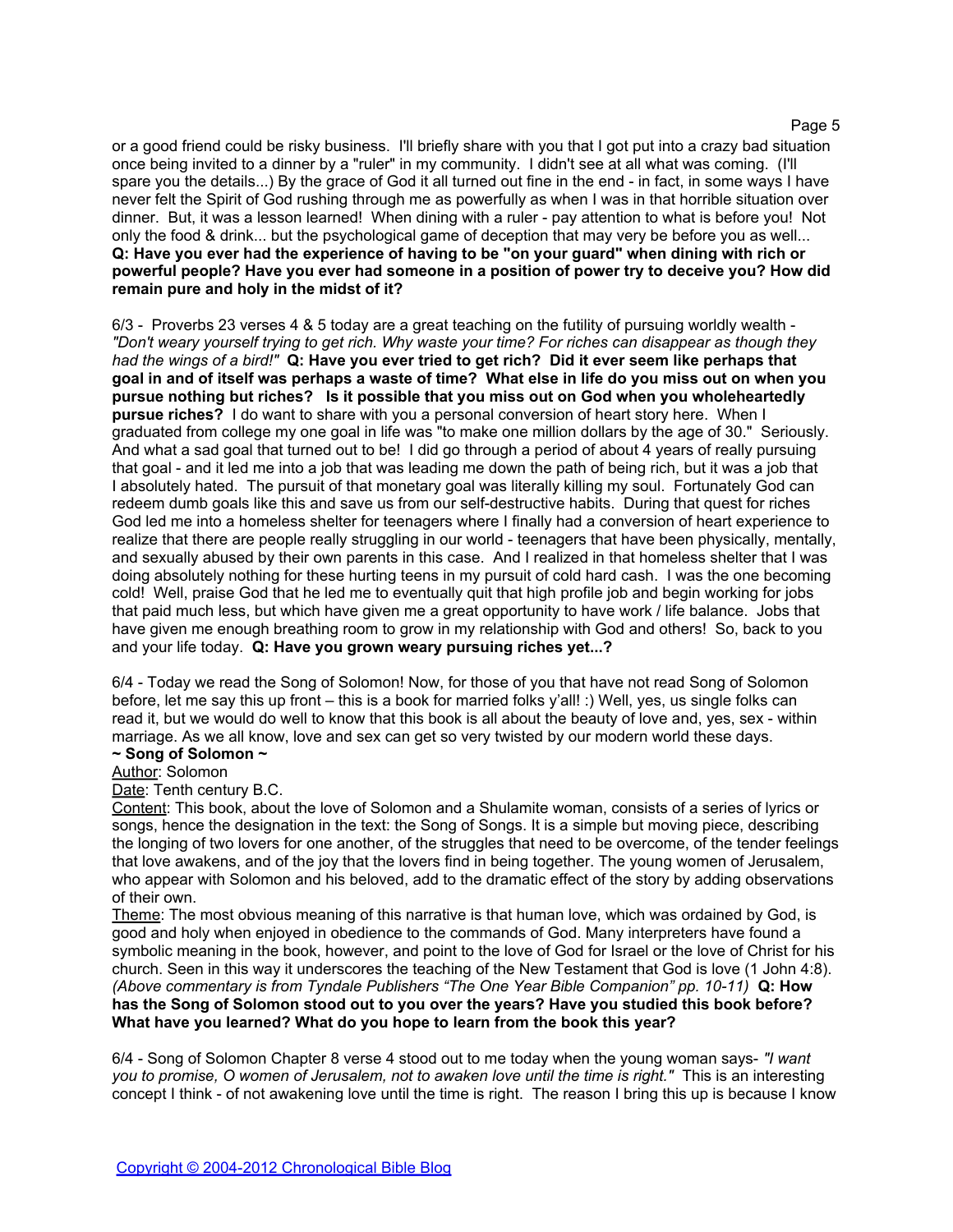tons of people who are single. And probably a lot of folks reading this blog are single. And I've come to realize that single people can oftentimes stress out over being single... as if they are never going to get married. Which, perhaps for some, may be true. I do honestly believe that some are called to live a life of singleness. However, if you are single I think stressing about it does no good. Trying to "awaken love before the time is right" does no good. In fact, in can be very bad. I know of some folks that have gotten themselves in bad dating situations, simply because I think these folks were trying to "awaken love before the time is right." My thought here is that the Young Woman from Song of Solomon is absolutely right. If we are single, we need to remember that everything is in God's hands. If God has a plan for us to get married, then we really don't need to stress about the timing of it all. It will happen when it should happen. When the time is right. And to try to awaken love before the time is right typically does not work out well. So, that's my two cents today. :) I just hope that if you are single and feel like you've been single for too long, don't stress out about it! God's timing and God's plans for your life are indeed a mystery - but a beautiful mystery. He will awaken love when - and if - the time is right. Let us always remember in all areas of our life to "Let go and Let God"... **Q: How have you learned the wisdom of "not awakening love until the time is right" in your life? How do you share this wisdom with others in your life?**

6/5 - Wow... things go south in today's readings big time for Solomon! Why? Simple. 1 Kings 11 verses 5 & 6 tell us: *"Solomon worshiped Ashtoreth, the goddess of the Sidonians, and Molech, the detestable god of the Ammonites. Thus, Solomon did what was evil in the LORD's sight; he refused to follow the LORD completely, as his father, David, had done."* This is sad stuff to read. Solomon had a great life, great relationship with God and he plain and simple fumbled the ball. He knew God and knew he was not to worship other gods. And he did so anyway? Why? Well, yeah, maybe having 1,000 wives & concubines was a bit of a distraction - but I don't blame them per se. It was Solomon that decided to marry outside of Israel and it was Solomon that decided to have all those wives and concubines (and polygamy is not God's plan - God's plan since Adam & Eve was one man, one woman - not one man, many women). And it was Solomon that decided to worship other gods. He was running a strong race early on - but stumbled. Fumbled. This all reminds me of Paul's wisdom in 1 Corinthians 9 verses 25 through 27: *"Everyone who competes in the games goes into strict training. They do it to get a crown that will not last; but we do it to get a crown that will last forever. Therefore I do not run like a man running aimlessly; I do not fight like a man beating the air. No, I beat my body and make it my slave so that after I have preached to others, I myself will not be disqualified for the prize."* Paul wisely realized that even with all of his preaching to others, he still had to be diligent to make sure that he himself would not be disqualified! Incredible wisdom... **Q: Think Solomon could have learned from these words of Paul? Think you and I can learn from these words of Paul? And can we learn not to repeat Solomon's mistakes? How are you running the race? Are you running in such a way as to get the prize?**

6/5 - Today we begin the book of Ecclesiastes! We will be reading about the vanity of life apart from God in this book. I think some people may find this to be a depressing book. I find it hopeful! Yes, indeed life is depressing apart from God. But life with God is an unending beautiful adventure. (certainly with some trials along the journey...) I pray the book of Ecclesiastes draws you into thanksgiving for the amazing life we can indeed have in relationship with Jesus, God, and the Holy Spirit!

#### *~ Ecclesiastes ~*

Author: Probably Solomon, the son of David

Date: Probably tenth century B.C.

Content: This difficult book displays the dark philosophy of one who sought to find peace apart from God, but in the end realized that only futility is to be found there. The only possible solution to life's puzzle concludes this book: "Fear God and keep his commandments, for this is the whole duty of man." (Ecclesiastes 12:13) Leading up to that positive statement is a series of pictures, each one portraying the futility of life without God. Wealth, wisdom, popularity, and pleasure are all put down as so much vanity. Only when a man turns from this world to God will he find true happiness.

Theme: There is a negative lesson to be learned from this book. It is a series of things not to do. It shows the emptiness of trying to live for oneself and to please oneself alone without considering the needs of others or considering God our Maker. There is a positive side, however. If one can see how not to live,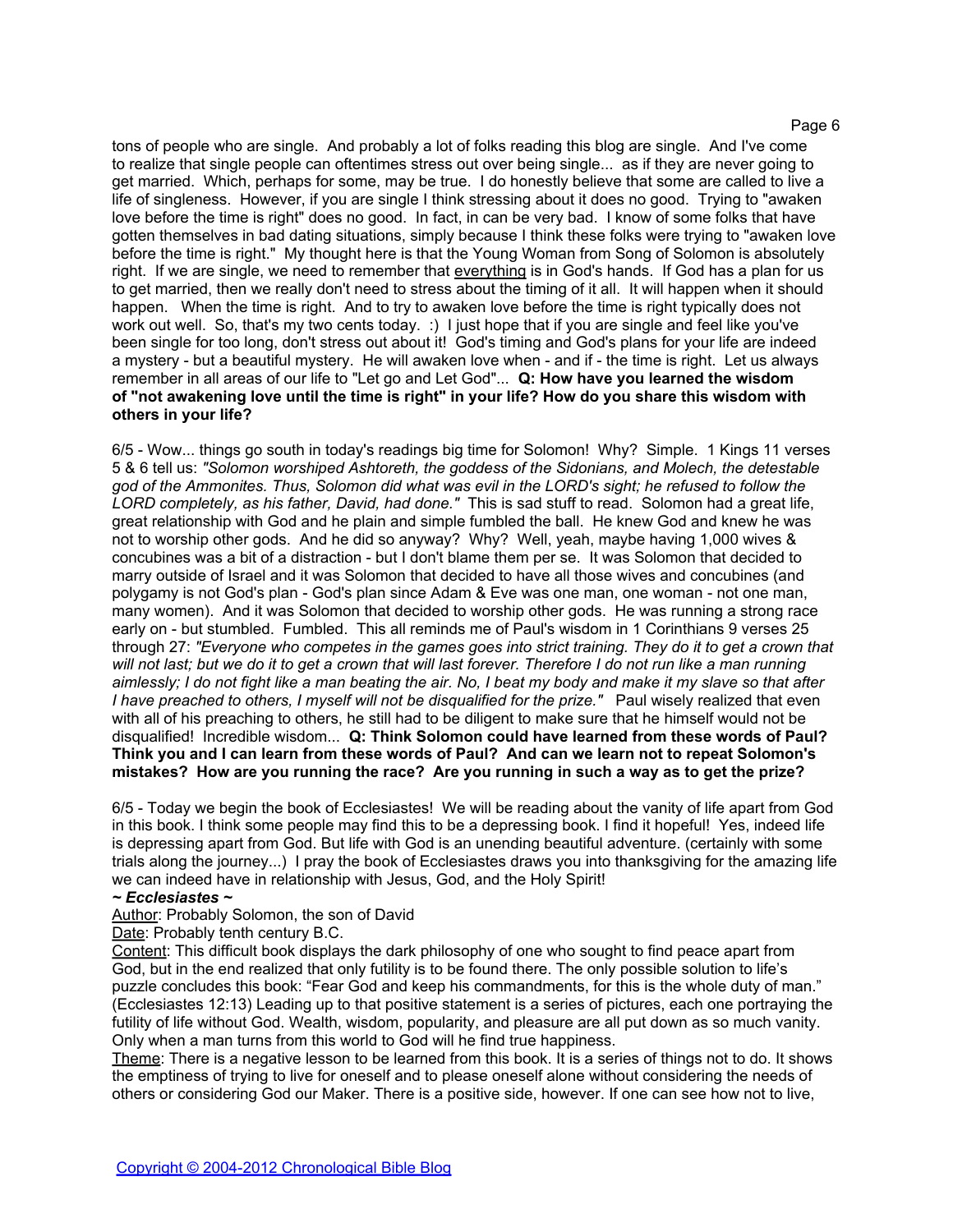perhaps then he will see what he ought to do and be spared the heartaches of living a wasted life. *(Above commentary is from Tyndale Publishers "The One Year Bible Companion" p. 10)*  Fantastic commentary on the book of Ecclesiastes titled "On The Wings of Eternity" is [at](http://www.bible.org/page.php?page_id=1633) [this](http://www.bible.org/page.php?page_id=1633) [link](http://www.bible.org/page.php?page_id=1633) and commentary titled **"The Theology of Ecclesiastes"** is [at](http://www.bible.org/page.php?page_id=1632) [this](http://www.bible.org/page.php?page_id=1632) [link.](http://www.bible.org/page.php?page_id=1632) **Q: How has the book of Ecclesiastes stood out to you over the years? Has this been an important book to you?**

6/6 - I heard a good chunk of today's readings in the book of Ecclesiastes at a wedding a few years ago. And really, these verses work out quite nicely for a wedding if you think about it. Chapter 4 verses 9 through 12: *"Two people can accomplish more than twice as much as one; they get a better return for their labor. If one person falls, the other can reach out and help. But people who are alone when they fall are in real trouble. And on a cold night, two under the same blanket can gain warmth from each other. But how can one be warm alone? A person standing alone can be attacked and defeated, but two can stand back-to-back and conquer. Three are even better, for a triple-braided cord is not easily broken."* Pretty good stuff for a wedding, eh? The kicker is that last little bit about the triple-braided cord. The pastor at the wedding I was at said that God is the third strand in the triple-braided cord in marriage. I like that! Two people come together in marriage, and it's good. But, throw God into the mix of the marriage, as I'm sure we would all want to do, and you've got a very strong triple braided cord! Great stuff. **Q: If you are married, is there a triple braided cord in your marriage? Is God always part of your marriage? Part of your every day life?**

6/7 - Our readings in Ecclesiastes today reminded me of Solomon's writings in Proverbs! (It was likely the same author of both books - well, most of the Proverbs - hence the connection) It seemed like a series of Proverbs in today's readings - albeit with a more pessimistic view than the typical Proverbs we read... but still, overall great teachings and great reminders of how empty and vain life is apart from God. I love Chapter 7 verse 20, which is something we all probably need to be reminded of: *"There is not a single person in all the earth who is always good and never sins."* And certainly that was true back then and now. Jesus was the only one ever to walk the earth who never sinned. Now, to go along with verse 20 we later read verse 28, which I'm thinking probably did not make women too happy to read: *"Just one out of every thousand men I interviewed can be said to be upright, but not one woman!"* Now, first and foremost, keep in mind this is the author of Ecclesiastes' opinion or experience - not God saying this. Scripture does not declare anywhere that women are morally inferior to men. The bottom line of this verse is that basically no one is upright - men or women. The next verse 29 then says: *"I discovered that God created people to be upright, but they have each turned to follow their own downward path."* This verse again reminds us that though we were created for righteousness, we are broken. We are sinners. We are in need of a Savior. **Q: How about you? Do you know anyone who is always good and never sins? Anyone who does not need a Savior to forgive and heal them of their brokenness? Do you believe God created people to be upright? Without God and Jesus in our lives, do you think we are in severe danger of following our own downward path...?**

6/7 - Now, another verse that says "women" but that I think could just as well say "men" is chapter 7 verse 26 - *"I discovered that a seductive woman is more bitter than death. Her passion is a trap, and her soft hands will bind you. Those who please God will escape from her, but sinners will be caught in her snare."* This verse stood out to me as I read it, for one very modern and very dangerous reason: internet pornography. Now, I know I don't need to tell anyone reading this that internet pornography is an incredibly serious problem affecting far too many people. Many of whom are Christians. The reason this verse stood out to me was the reminder that internet pornography is literally a snare that so many people are caught in. They can't escape it. Well, they can, but it's not easy on their own. I have a hunch that someone reading this is addicted to internet pornography. Or, maybe isn't addicted - yet - but checks it out on occasion. Let me warn anyone who ever goes to an internet pornography site - it is a snare! A trap. Like chapter 9 verse 12 in Ecclesiastes today says: *"Like fish in a net or birds in a snare, people are often caught by sudden tragedy."* Visiting a pornography website even once is a sudden tragedy that has come to your doorstep. You will then be like a fish in a net or a bird in a snare. You will need much prayer and counseling to escape it's lure. I write this to warn folks too who have never visited an internet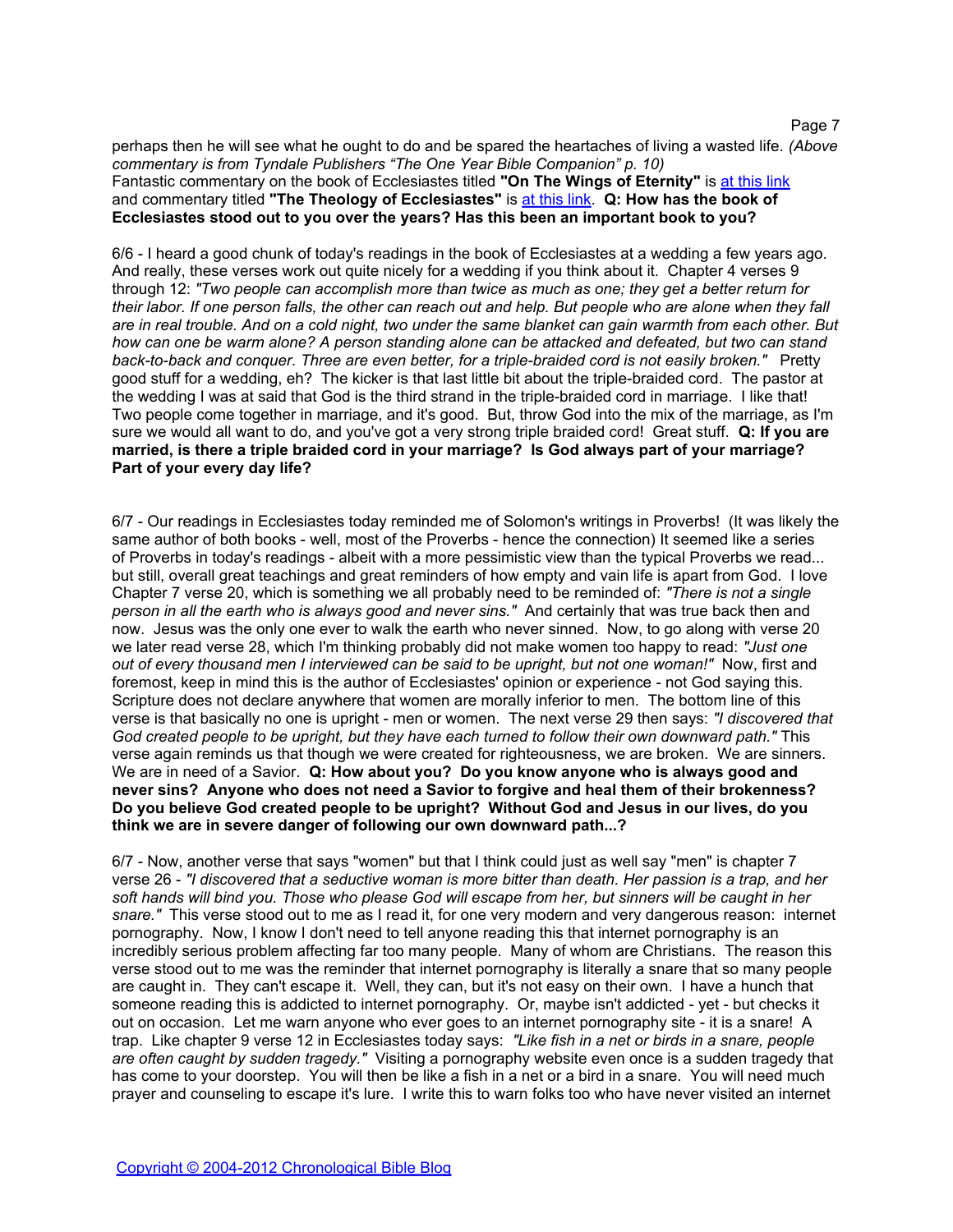pornography site, but maybe someday in the future will be tempted to do so. Don't do it. Ever. Run from it. Flee. Actually, I've had to think about this because I know some of my friends (friends from many years ago - who I still try to witness to) watch pornographic movies on occasion. I know it happens at bachelor parties, etc. Honestly, I don't go to bachelor parties at all these days - unless I know for sure there won't be any of this nonsense. But, I have a hunch someday I may be surprised at some gathering where a porn movie will be shown. And guess what? I will run. Literally, I will flee that location of wherever that movie is being shown, and I won't look back. Why? I won't just sit there and let that stuff pollute my mind. Pollute my very soul. Pornography is exactly that - soul pollution. It pollutes your soul! I realize I've been typing way too long on this issue - but I do so because I know it's a major issue for our society today. It is a major issue for the church. Please let me encourage you in that if you are ever in a situation with friends that pornography or strippers or anything like that appears that you literally run. Flee. And don't look back. And don't fret about what your friends think. Your soul is so much more important. If anyone reading this is currently struggling with pornography, let me encourage you to talk to someone you trust about it immediately, and get help. Today. Go to counseling. You cannot get out of the snare on your own. You may succeed for short periods of time, but long-term you are going to need some help. But, through the grace of our Lord Jesus Christ and his precious blood poured out on the Cross for our sins, yes, indeed you can be freed of the snare of pornography. You quickly need to run toward your freedom in Christ now; connect with pastors, friends & counselors who can keep you accountable and give you tools to beat this; and then please don't ever look back to that which pollutes your very soul. In Christ, my brothers and sisters, we are forgiven. And Forgiveness will heal us. If we will let Him. **Q: How do you avoid the traps and tragedies of sexual temptation and sin your life today? Do you ever literally run away from it?**

6/7 - I love Ecclesiastes chapter 10 today. It's basically a series of rapid Proverbs. Great great stuff. I had forgotten about this gem of a chapter in the Bible. This chapter is again a great reminder of why Solomon, the author of Ecclesiastes, wrote many of the Proverbs. He had godly wisdom no doubt! I love verse 1 in this chapter today - *"Dead flies will cause even a bottle of perfume to stink! Yes, an ounce of foolishness can outweigh a pound of wisdom and honor."* This is a powerful truth for us to take to heart. We can so often live our lives with wisdom and honor... and then, we let an ounce of foolishness seep into our lives and it outweighs all of our wisdom and honor! This is so true... I think this is particularly true if we are harboring any unchecked sin in our life. We need to put that sin in check! We need to repent and flee from that sin. Otherwise we are harboring an ounce of foolishness in our lives that can outweigh our pounds of wisdom and honor... and this is just as bad as a dead fly in a bottle of perfume! What a great analogy by Solomon. Think of unchecked sin in your life a dead fly in the perfume of your life... it is a sad but true analogy... Get that dead fly out of your life! **Q: What is a dead fly that you need to get out of the perfume of your life?** I love verse 18 as well - *"Laziness lets the roof leak, and soon the rafters begin to rot."* This is so very true, of course. **Q: Are there any areas of laziness in your life where you are letting some "roofs leak"? Are there "rafters rotting" in your life? Will you pray to God for freedom from your laziness in those areas of your life and will you simply go and fix the roof?**

6/8 - Ecclesiastes chapter 12 verse 13 is the key verse in this entire book! *"Here is my final conclusion: Fear God and obey his commands, for this is the duty of every person."* Take a moment to meditate on this verse. **Q: Do you agree with this teaching? Do you fear God? What does it mean to fear God? Are you obedient to God's commands? Do you believe this is your duty?**

6/8 - Well, Jeroboam didn't last very long before worshipping other gods as we read in 1 Kings 12! Keep in mind Jeroboam's name as we continue to read through the book of Kings - you will continue to hear about "Jeroboam's sin" and "the sin Jeroboam caused Israel to commit" many times in our upcoming readings - even long after he is dead. Not a legacy one would want to leave behind... Interesting story about the man of God from Judah prophesying against the altar at Bethel. The man of God delivers his prophecy and then shuns Jeroboam's invite to go to his palace for food and a gift. The man of God appears very strong. And then later... he lets down his guard. And he falls prey to the lie of the old prophet. Now why on earth the old prophet decided to pursue the man of God and tell this lie is beyond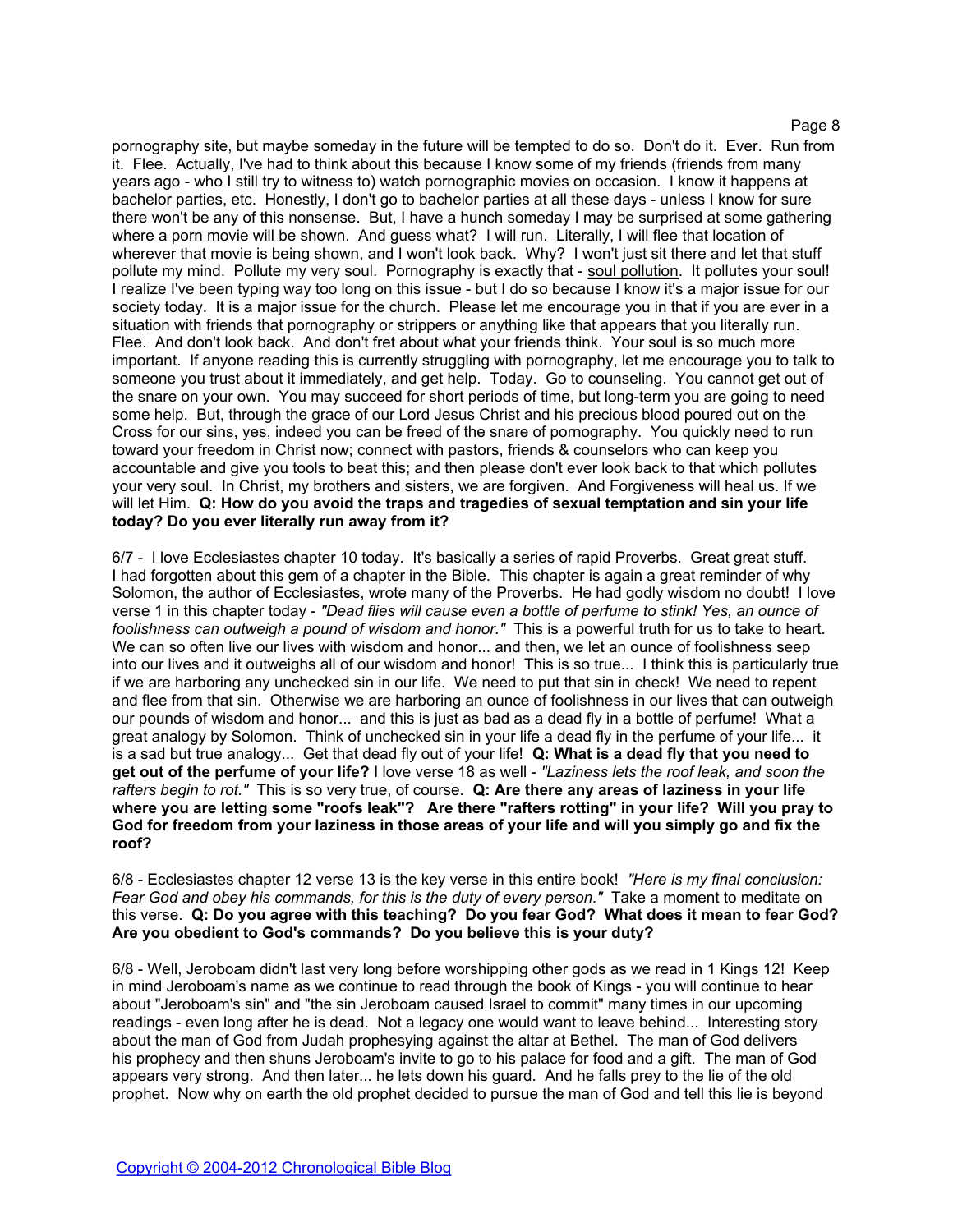me. If anyone has insights on this, please post up in the Comments below. I think the lesson here for us today is this - we cannot let down our guard when it comes to spiritual matters. I think sometimes we think we can - but we simply cannot! If we do let down our guard, then we often stumble. And thanks to God's grace we can recover from that stumble. But, there is always the dangerous risk that our stumble could be very severe, as it certainly was for the man of God in today's readings... **Q: Have you ever let your guard down and stumbled? How do you keep your guard up from the tricks and attacks of the flesh, the world or the Enemy?**

6/9 - Allright, now we are getting into the story of the Kings! I really like this portion of the Bible. I am fascinated by the back-and-forth stories and timelines of the Kings of Israel and the Kings of Judah. The one very unfortunate thing you will notice over and over are verses like 1 Kings 14 verse 22: *"During Rehoboam's reign, the people of Judah did what was evil in the LORD's sight, arousing his anger with their sin, for it was even worse than that of their ancestors."* Or verses like 1 Kings 15 verse 3: *"Abijam committed the same sins as his father before him, and his heart was not right with the LORD his God, as the heart of his ancestor David had been."* And we will read far too few verses like verse 11 as we read about the Kings of Judah and Israel: *"Asa did what was pleasing in the LORD's sight, as his ancestor David had done."* I think what is interesting to note in all of these verses - and in the verses to come about future Kings we will read about - is that it really didn't much matter what the Kings "did" in their reigns. Their wars or their building of cities or whatever really didn't matter compared to did they sin against God or not? Did they lead Israel or Judah into sin or not? Did they love God or not? And I think this is the same for our lives today. God does not so much care what our careers are or what our social status is or how many friends or how much money we have. God cares whether we love Him with all of heart, mind, soul and strength. God cares whether we are sinning against Him or not. As Jesus tells us: *"seek first the kingdom of heaven, and all of these things will be yours as well."* So, yes, God ultimately does care about our lives and careers and friends and such too - but he first wants us to seek a right relationship with Him - and then everything else will flow from our relationship with God. Someone should have let some of these Kings of Israel and Judah know this! **Q: What can you and I learn from the story of the Kings of Judah & Israel? How are you leading others and yourself toward God or toward sin in your life today?**

6/10 - 1 Kings 15 verse 26 stood out to me right away today: *"But he did what was evil in the LORD's sight and followed the example of his father, continuing the sins of idolatry that Jeroboam had led Israel to commit."* The key word that stood out to me in this verse is "example." I think sometimes we can forget that every action we take is an example to others. We are either exampling godly behavior or ungodly behavior. Obviously Jeroboam exampled ungodly behavior - and unfortunately, since he was king of Israel, his bad example had far reaching effects. Even though you or me aren't king of any land, I do believe that the examples we set have bigger impacts than we realize. Our kids, our parents, our siblings, our neighbors, our co-workers, the stranger on the street, the person at the coffee shop, are all watching what we do. How we behave. Who we are. Our very lives are examples to so many people each and every day. **Q: What type of example are you setting with your life? Do you realize that people are literally following your example each and every day?**

6/10 - 1 Kings 16 is quite the chapter full of drama! It's like a soap-opera. As I was reading this chapter, and in particular when Zimri was plotting to kill Elah, I was reminded of Macbeth's old quote - "Heavy is the head that wears the crown." Indeed very true in this chapter! Great readings in 1 Kings 17 today! We are introduced to the prophet Elijah! And what an introduction. I love the visual of Elijah being fed by ravens. Elijah was completely dependent on God for his food delivery via birds. **Q: How are you dependent on God for you food? For your life?**

6/11 - Wow! Great readings today in 1 Kings 18. This is an amazing chapter of the Bible, and one that I heard a wonderful sermon on a couple of years ago. This is strong stuff. One thing that kind of got me chuckling was the subtitle the New Living Translation puts at the top of this chapter - "The Contest on Mount Carmel"! For some reason this got my mind thinking of WWF Championship Wrestling... yes... strange place for my mind to wander I realize. :) But then, this imagery kind of stuck with me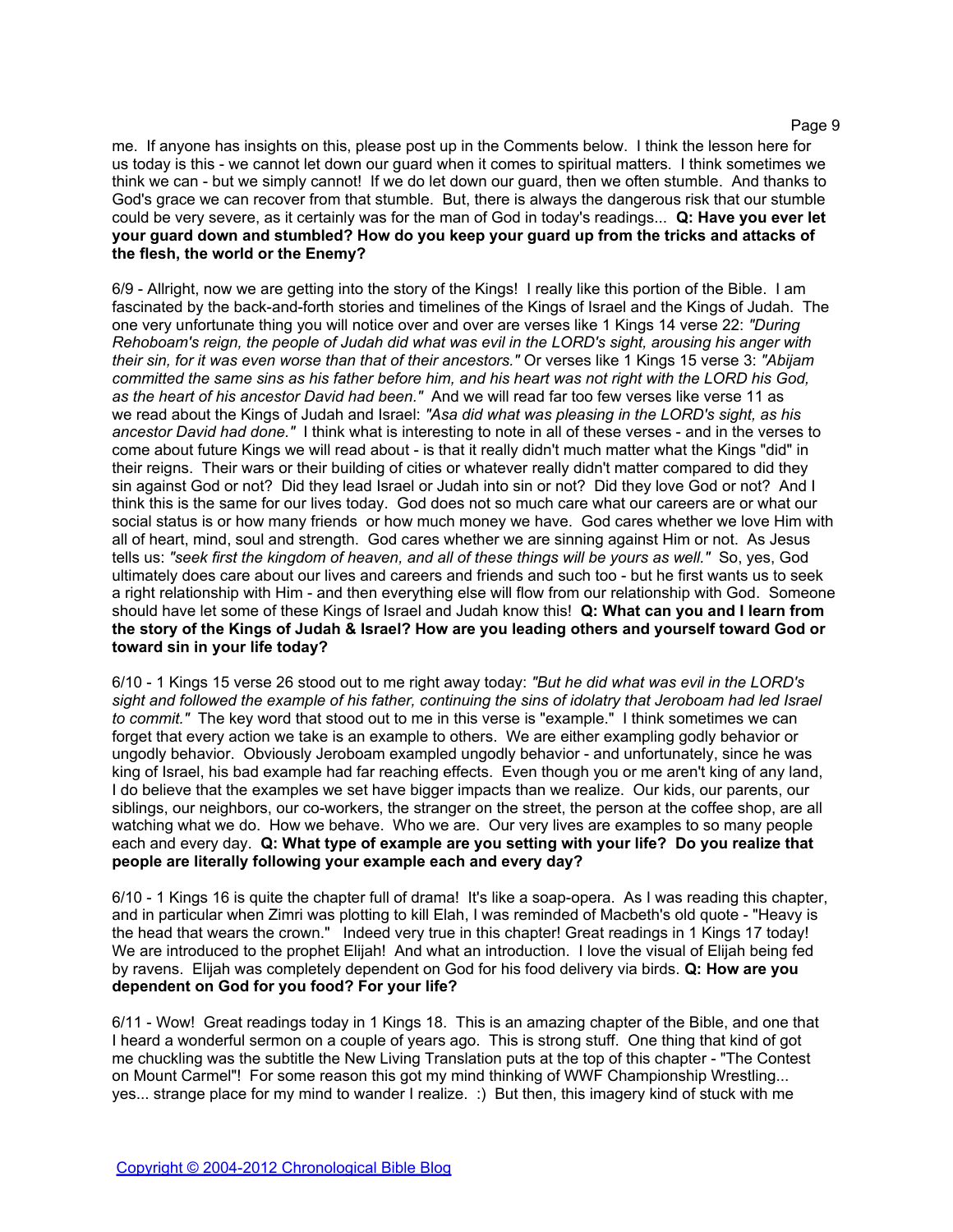throughout the readings and I definitely think Elijah threw down a WWF level taunt in verse 27 when the prophets of Baal were not having any luck getting their fire started: *"About noontime Elijah began mocking them. "You'll have to shout louder," he scoffed, "for surely he is a god! Perhaps he is deep in thought, or he is relieving himself. Or maybe he is away on a trip, or he is asleep and needs to be wakened!""* Perhaps he is relieving himself?? The prophet Elijah puts even Hulk Hogan's WWF taunt's to shame! :) Okay... in all seriousness... 1 Kings 18 is an amazing chapter. There were several verses that stood out to me. First was verses 17 and 18 when Ahab meets Elijah - *""So it's you, is it--Israel's troublemaker?" Ahab asked when he saw him. "I have made no trouble for Israel," Elijah replied. "You and your family are the troublemakers, for you have refused to obey the commands of the LORD and have worshiped the images of Baal instead."* I love Elijah's directness and boldness to Ahab. Ahab tries to go after Elijah and maybe intimidate him, since Ahab is King. And Elijah does not back down one iota - he tells Ahab exactly why Ahab is the troublemaker. I love that. **Q: I wonder about our lives today. If someone comes after us and maybe attacks our faith or integrity falsely in some way, will we immediately stand up for our faith like Elijah did to King Ahab?** Verses 20 & 21 are powerful - *"So Ahab summoned all the people and the prophets to Mount Carmel. Then Elijah stood in front of them and said, "How long are you going to waver between two opinions? If the LORD is God, follow him! But if Baal is God, then follow him!" But the people were completely silent."* **Q: What a great question - and one that we may need to ask ourselves - "How long are you going to waver between two opinions? If the Lord is God, follow him!" Are we wavering at all in our commitment to God? Are we being silent like the people were when Elijah asked this question? Let us not waver between two opinions... If the Lord is God, are you following him? Wholeheartedly?** 

6/11 - Great chapter 19 today! We are introduced to Elisha, who will be mentored by Elijah to succeed him as a prophet at the end of First Kings 19 today. However, before we get to Elisha, we read about Elijah being very "dejected" in the desert to say the least. Some commentaries on this early portion of chapter 19 are not super-kind to Elijah for heading to the desert. Commentaries I think wisely suggest that verses 9 & 13 demonstrate God trying to gently let Elijah know he's off course and feeling too sorry for himself, when asked twice in these verses: *"What are you doing here, Elijah?"* This kind of reminded me of Jonah fleeing from God's will on the boat. (which we'll read about later this year). And this kind of reminded me of me - and maybe you too. :) **Q: Have you ever had that nagging question enter your heart or mind when you suddenly realize that you are off course from God's will in your life? That question of: "What are you doing here??"** I know I have... Praise God when we are actually able to hear and understand that question and get out of the desert and back to life and back to loving this hurting world!

6/11 - Today in 1 Kings 19 verses 11 through 14 we read about how God appears to Elijah in a way that he was not expecting – *"Then a great and powerful wind tore the mountains apart and shattered the rocks before the LORD, but the LORD was not in the wind. After the wind there was an earthquake, but the LORD was not in the earthquake. After the earthquake came a fire, but the LORD was not in the fire. And after the fire came a gentle whisper. When Elijah heard it, he pulled his cloak over his face and went out and stood at the mouth of the cave. Then a voice said to him, "What are you doing here, Elijah?"* The interesting thing to note about these verses is that Elijah was expecting or hoping God would appear in judgment to the Israelites in a windstorm, earthquake or fire. But God did not appear in any of these forms. Instead, God comes to Elijah in a simple gentle whisper. A gentle whisper. **Q: And I wonder about us in our lives today as well – do we often expect God to move mountains or to really show himself to us in big bold ways? When, perhaps, God may be speaking to you or me right now, but we're missing it? Why?** Well, is it possible that God is speaking to you right now with a simple gentle whisper? Is it possible that you have built up so many distractions or duties or activities or worries in your life that you cannot hear God's gentle whisper? I know that I have been in this place too many times – I've gotten myself so busy looking for God in all the wrong places. And then finally I will slow myself down for just long enough to hear God speaking to my heart in a gentle whisper! A gentle whisper that I am sure was there all along. . . but I was looking for God in the windstorm and earthquake and fires of life. When instead I should have simply slowed down and listened for God's gentle whisper. **Will you slow down long enough to listen for God's gentle whisper for you? Do you believe that God can speak to you**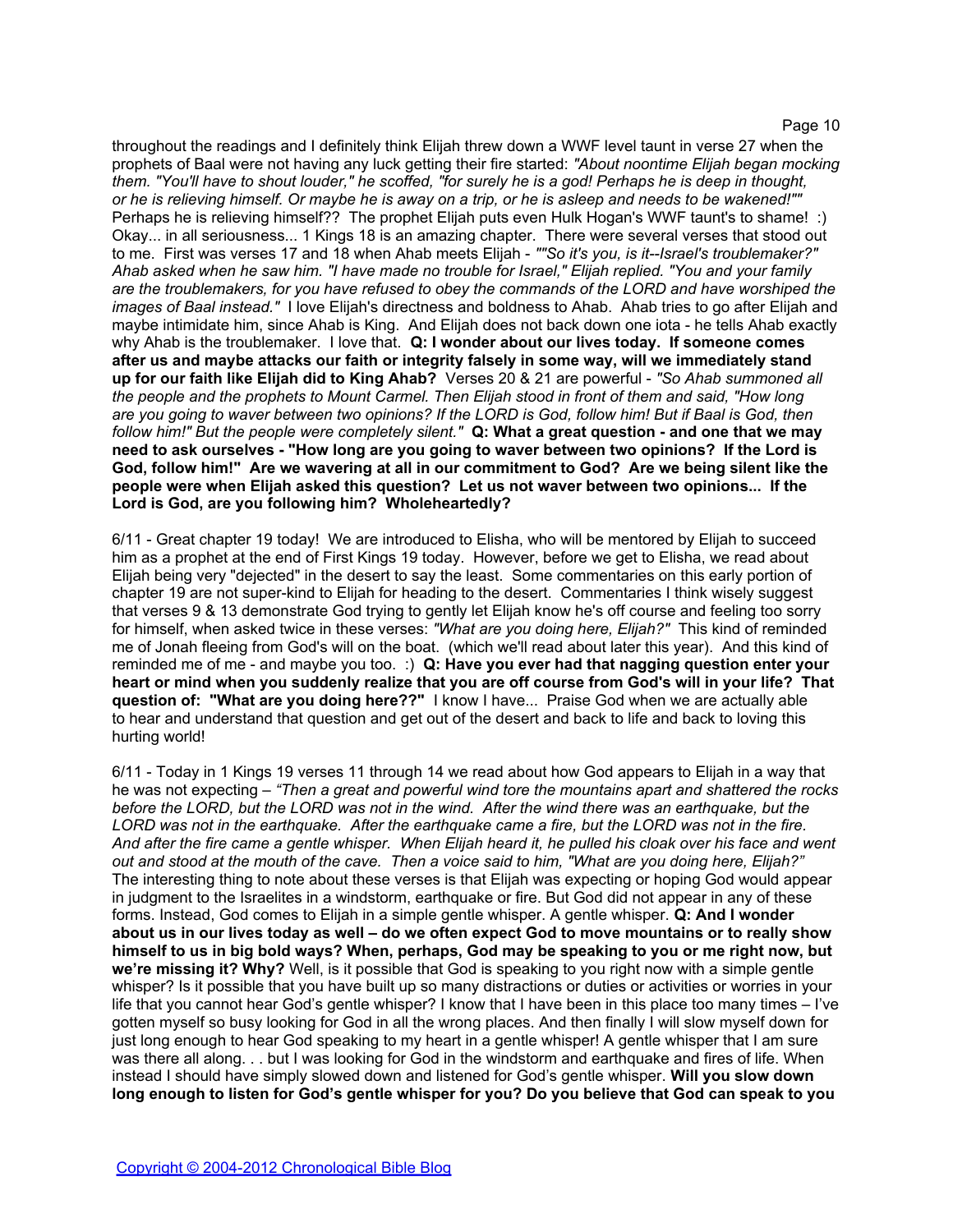#### **in a simple gentle whisper this very moment?**

6/11 - In 1 Kings 20 today we read about King Ahab's battles with King Ben-hadad of Aram. Verse 11 today was sharp! *"The king of Israel sent back this answer: "A warrior still dressing for battle should not boast like a warrior who has already won.""* Not a bad little saying from Ahab to Ben-hadad! Sounds sort of like a Proverb. Actually, this really sounds like our modern day saying of: "Don't count your chickens before they hatch!" :) Alas, even though King Ahab was given victories by God's grace in today's readings, he goofs things up by letting King Ben-hadad of Aram go free. Then, as we get into First Kings chapter 21 today, things go from bad to worse for Ahab in terms of his relationship with God. Chapter 21 is a sad story of Naboth and his vineyard... **Q: Would it be safe to say that King Ahab was coveting Naboth's vineyard? Would Ahab be breaking a commandment in the Mosaic Law here...? Have you ever struggled with coveting?**

6/11 - I couldn't quite remember why Jezebel was cast in such a bad light in our readings a few days ago. Today I remember why... It is great to see Elijah show up on the scene and say to Ahab in 1 Kings 20 verse 20 - "*I have come because you have sold yourself to what is evil in the LORD's sight."* How sad. **Do you see people today still selling themselves to what is evil in God's sight?**

6/12 - Today in First Kings 22 Ahab is not happy about the Arameans occupying Ramoth-gilead at the beginning of today's readings. King Jehoshaphat of Judah wisely suggests that they should consult God before going into battle against the Arameans. At which time King Ahab of Israel trots out his 400 yes-men "prophets" who say they should definitely go to war and that they will be victorious. I love Jehoshaphat's reaction to these 400 yes-men in verse 7: *"But Jehoshaphat asked, "Isn't there a prophet*  of the LORD around, too? I would like to ask him the same question.""<sup>'</sup> Ahab's reaction in verse 8 is quite telling... *"There is still one prophet of the LORD, but I hate him. He never prophesies anything but bad news for me! His name is Micaiah son of Imlah."* This verse really stands out for me in a big way in our world today. I wonder if sometimes we - you and me - look for supposed "prophets" of the Lord that are yes-people to our particular likings - instead of looking for Truth. Meaning... and I'm just putting this out there, so bear with me. **Q: Do we sometimes maybe even decide to attend a particular church because it tells us basically what we want to hear?** It keeps us in our comfortable place... we get yes-messages... When, instead, should we be okay with attending a church that will give us some challenging and convicting messages on occasion? Biblical messages mind you - which surely can be challenging to our modern ears at times. I heard somewhere once before that church should be a place that "comforts the afflicted and afflicts the comfortable." I like that... Now, don't get me wrong. I am not saying we need to be in super-strict churches per se. I just think we should really watch for churches that are giving a yes-message all the time to our particular likings verses churches that teach the Truth. I don't think church is the only area of where we might default to looking for yes-messages. I think this can happen in books we read, TV we watch, or even with friends or with work. **Are we listening to 400 yespeople in our lives or are we okay with 1 Micaiah coming in and sharing a perceived "bad-news" message?** (which may ultimately be very good news if we'll just listen to it... if Ahab had really listened to Micaiah's message in today's readings, think he still would have rushed out to battle?)

# 6/14 - Today we begin the book of Second Kings!

# Author: Unknown

Date: Sixth century B.C.

Content: Second Kings covers a period of approximately 250 years during which time two national tragedies occurred. In 722 B.C. the northern kingdom of Israel was destroyed by the Assyrians, and in 586 B.C. the southern kingdom of Judah was destroyed by the Babylonians. The reigns of the various kings are described in some detail with care being taken to show the spiritual significance of what they were doing. Throughout this whole time of good and bad kings, war and peace, prosperity and ruin, God is seen to be at work, in particular sending prophets to preach his word and warn of judgment to come. Theme: God's control over the affairs of men and nations is constantly seen throughout this book. The rulers of men may think they are in control, but even the enemies of God's people fit into God's plan by executing judgment upon the wayward nations of Israel and Judah. It must be stressed that sin invariably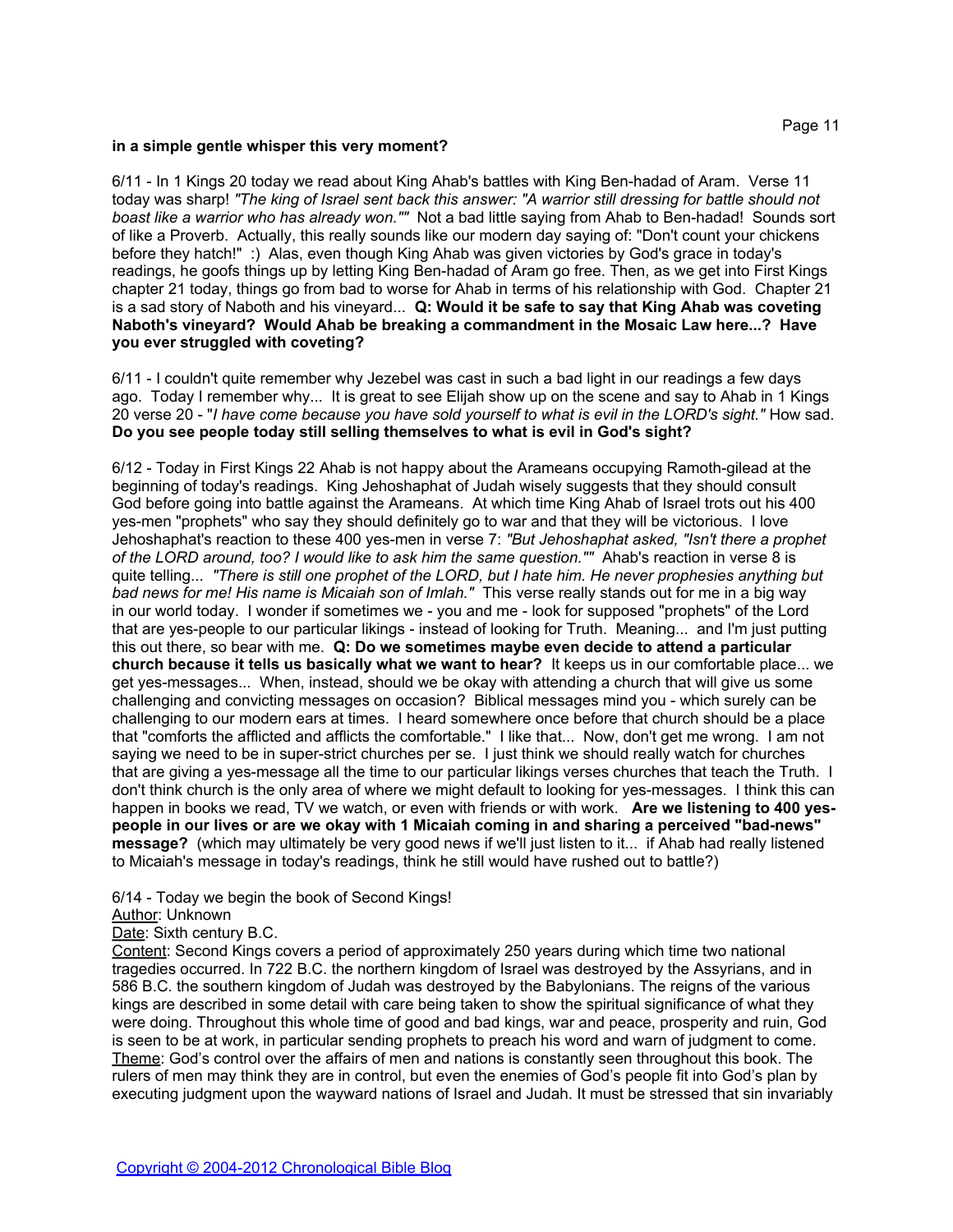brings judgment upon the people and righteousness brings God's blessing. Second Kings also shows that God never sends his judgment without a warning first; in this instance, the warning came through the prophets who were sent. *(Above commentary is from Tyndale Publishers "The One Year Bible Companion" pp. 6-7)*

6/14 - 2 Kings 1 today... wow... Elijah is not to be messed with when he is sitting on top of that hill! Elijah asks a very poignant question twice in this chapter - *"Is there no God in Israel?"* **Q: This is a question each of us will need to ask in our lives at some point - "Is there or is there no God in my life?"** Hopefully we've already answered this question affirmatively. It's a sad state of affairs to imagine a country without God. It is a sad state of affairs to imagine our own lives without God. Today in 2 Kings 2 we read about Elijah going up to heaven in the whirlwind! Elijah was taken to heaven without dying. He is the 2nd person in scripture to do so - Enoch was the first (see [Genesis 5:21-24\)](http://www.biblegateway.com/passage/?search=Genesis+5:21-24). Jesus of course was also taken to heaven in bodily form after His resurrection from the dead (see [Acts 1:9\)](http://www.biblegateway.com/passage/?search=Acts+1:9). **Q: How did the life of the prophet Elijah stand out to you? What can we learn from Elijah?**

6/14 - In 2 Kings 3 verse 3 today we are reminded that King Jeroboam's legacy is held out as a unfavorable legacy... *"Nevertheless he (Joram) continued in the sins of idolatry that Jeroboam son of Nebat had led the people of Israel to commit."* That is an interesting thing to think about - a legacy. Jeroboam's legacy was obviously not one we'd like to have. **Q: So, what type of legacy would you like to have? And what type of legacy are you in fact leaving these days?** The more I think about my legacy, the more I simply hope and pray that my legacy is something along the lines of "one who loved God and loved people." Pretty simple really. But also really tough in our modern world full of so many distractions! And I am not so sure that I am really leaving this legacy some days. I don't want to pursue this type of legacy for the wrong reasons - for any sort of appearing "righteous" or prideful reasons. But I in fact I really do want to spend the rest of my days simply loving God and loving people. Whatever else I do - career, ministry, whatever - pales in comparison to loving God and loving people. I even hesitate to write this hope for a legacy on this blog - I feel like I should go back and delete everything I just wrote. Except - I think this might be the type of legacy we are called to as Christians. Remember the two great commands Jesus gave us in Matthew 22:37 & 39 - *"'Love the Lord your God with all your heart and with all your soul and with all your mind. Love your neighbor as yourself."* Love God and love people. **So whaddya think? Is this a good legacy for us to aim for? Should we be aiming for a legacy at all? What will your legacy be?**

6/15 - Okay, so 2 Kings 2 verses 23 & 24 are some of the most unique verses in the Bible no doubt... *"Elisha left Jericho and went up to Bethel. As he was walking along the road, a group of boys from the town began mocking and making fun of him. "Go away, you baldhead!" they chanted. "Go away, you baldhead!" Elisha turned around and looked at them, and he cursed them in the name of the LORD. Then two bears came out of the woods and mauled forty-two of them."* Zondervan's NIV Study Bible has some good commentary on these verses as follows: "The youths from Bethel no doubt assumed that Elisha was going up to Samaria to continue Elijah's struggle against royal apostasy. Some believe that the youths, in their mocking, were telling Elisha to ascend to heaven as Elijah had done. By calling Elisah "baldhead" the youths from Bethel expressed that city's utter disdain for the Lord's representative, who, they felt, had no power. Elisha pronounced a curse that gave warning of the judgment that would come on the entire nation of Israel should it persist in disobedience and apostasy." **Q: Have you ever been mocked? How might Jesus suggest we react to mocking? Curses or turning the other cheek? Might there be an appropriate time for curses and a time for turning the other cheek?**

6/15 - Interesting readings in 2 Kings 4 about the Shumanite woman, her son and the prophet Elisha today! You'll note that in verse 20 her son dies, and in verse 21 she places her son on Elisha's bed in part so that no one will know that her son died. As she gets to verse 22-24 she is saddling up on a donkey to go straight to Elisha without anyone in her family knowing her son had died. As the Shumanite woman nears Mount Carmel Gehazi, Elisha's servant, comes out to greet her and still she won't even tell him that her son has died! She says everything is fine. She wants to deliver the news first and directly to Elisha! I like this woman's focused faith. She knew that Elisha delivered the Word that she would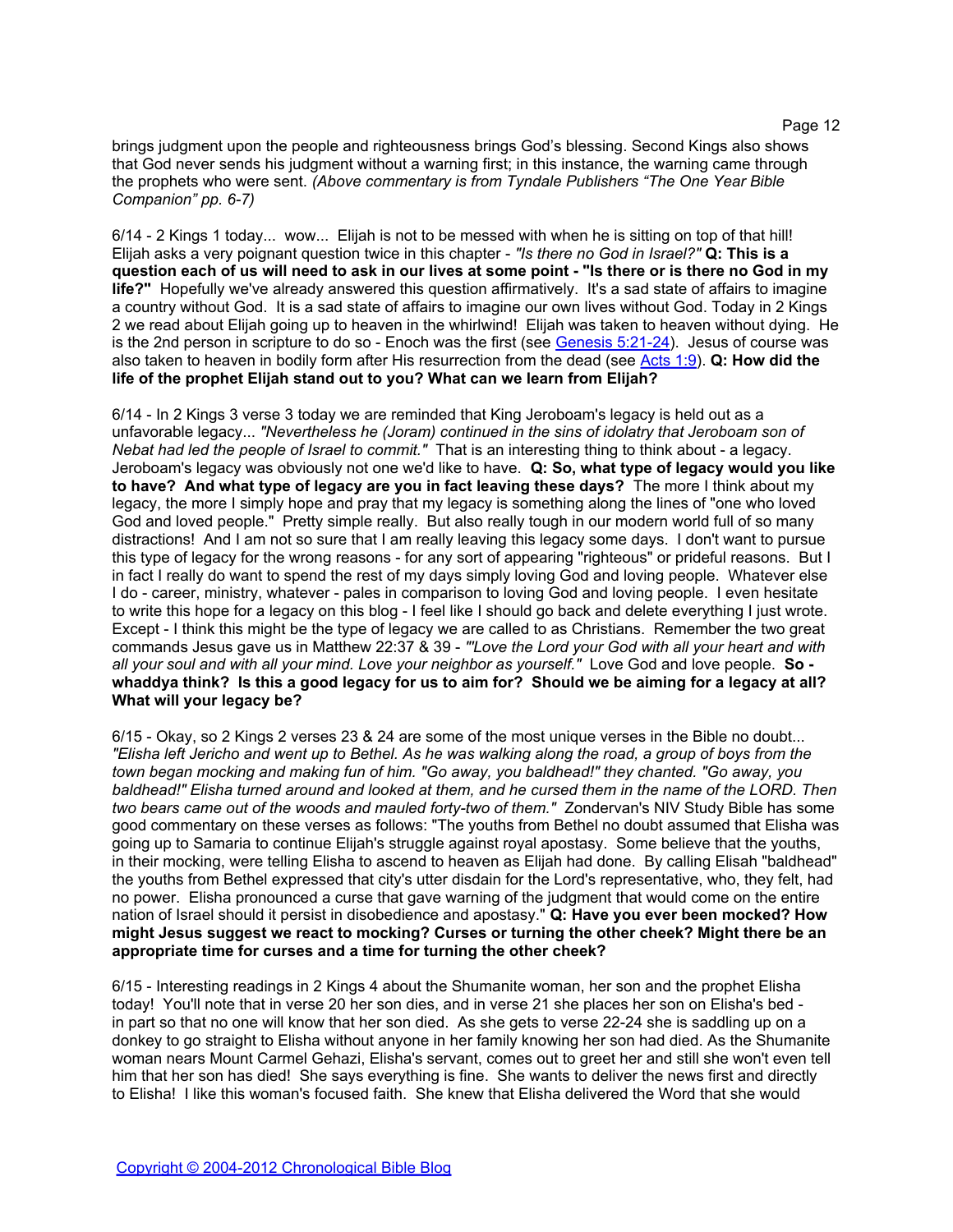have a son in previous day's readings, and now that her son had died, I think she had faith that Elisha, being a prophet in relationship with God, would be able to revive her son. **Q: Do you have a focused faith like this when it comes to your relationship with God and Jesus? Do you always take your problems directly to the One who can truly revive you?** In chapter 5 we get to the story of the healing of Naaman. I found it very interesting that Naaman needed to humble himself and wash up in the waters of the lowly river Jordan! Know anyone else that did some "washing up" in the river Jordan?? :) **Maybe all of us somehow need to humble ourselves and symbolically be washed up in the river Jordan to receive true healing?**

6/16 - 2 Kings 6 today opens up with a very interesting little story about the floating ax head! :) Apparently in those days the iron in an ax head was very costly - far too costly for prophets to have been able to afford. Hence, they had to borrow it. If the prophet who lost the ax head had not been able to recover it, he would have then had to have become an indentured servant for a period of time to the person he borrowed it from to pay back the cost. So, Elisha's recovery of the ax head I think demonstrates a simple moral of this opening story in today's readings: God cares for the welfare of those who love God. **Q: Whaddya think on this moral of the floating ax head story? Have you had experiences in your life where God has done some small things - or maybe even big things - that don't seem super spiritual at first glance, but simply saved you a lot of heartache/costs/time?** I know I have... Praise God that He floats ax heads and even "floats" you and me too!

6/16 - Today in 2 Kings 6 verse 27 we will read this verse that King Joram says to an Israelite during a time of a severe famine – *""If the LORD does not help you, where can I get help for you?"* I think the thing to note in this verse is that the King realized he could not end the famine on his own, but that only God could end the famine. (I think the King may have actually been trying to blame God for the famine - and certainly Elisha he blames later in the chapter). **Q: I wonder about this in our lives today – do we try to help others and even try to help ourselves using our own power and without relying on God at all? And maybe sometimes even blame God for problems we see, like this King? Do we think we can end a "famine" or whatever problems we see at work, in our community, in our family, or in our world all on our own? Or should we be asking for God's help in these areas of our lives?** I've been thinking about this more and more lately – about how little I truly pray for others. I see areas of my life, my family, my community, my work, my church, my favorite charities, our world, that need some help. Need some changing. Need some love. And sometimes I think that I can institute these changes all on my own! Which is foolish. Instead, I should be praying for God's providence and work in these areas of my life where I see a "famine." Yes, I do think that God will oftentimes answer our prayers by encouraging us to "do something" to work on a change. But, we'd be wise to prayerfully approach all areas of our life and to pay attention to where God is asking us to "do something" – and to pay attention to where God is flat-out doing the work! **Q: Are there any "famine" areas in your life? In your personal relationship with God or others? In your work, church, community? Are there "famine" areas you see in our world? Will you today begin praying to God about these "famines" in the knowledge that famines can truly only end if God is involved in the work? Will you allow God to get involved in the famine areas of your life? Will you pray more consistently than ever before for the famine areas you see in your life?**

6/16 - Second Kings 8 begins with a wonderful example of God's "perfect timing." It was no coincidence that the king was talking with Gehazi about the time Elisha brought a boy back to life when the woman from Shunem walked in with her son! God knew that the Shumanite woman was faithful and obedient to Him, so He orchestrated the timing so that she would get her house and land back - after God perfectly timed her to be out of the country for 7 years to avoid the famine! **Have you ever had the experience of God's "perfect timing" in your life?** My hunch is that you have - even if you haven't realized it. I have had some experiences where I have consciously realized that God's perfect timing was at work and sometimes I've quickly said the prayer under my breath of "thank you God!" But, I also now can look back on my life and now see so many instances of God's perfect timing. Hindsight is 20/20. **Q: When is the last time you experienced God's perfect timing? Think it could have been today - even if you don't realize it right now?** Elisha's interaction with Hazael demonstrates Elisha was certainly a prophet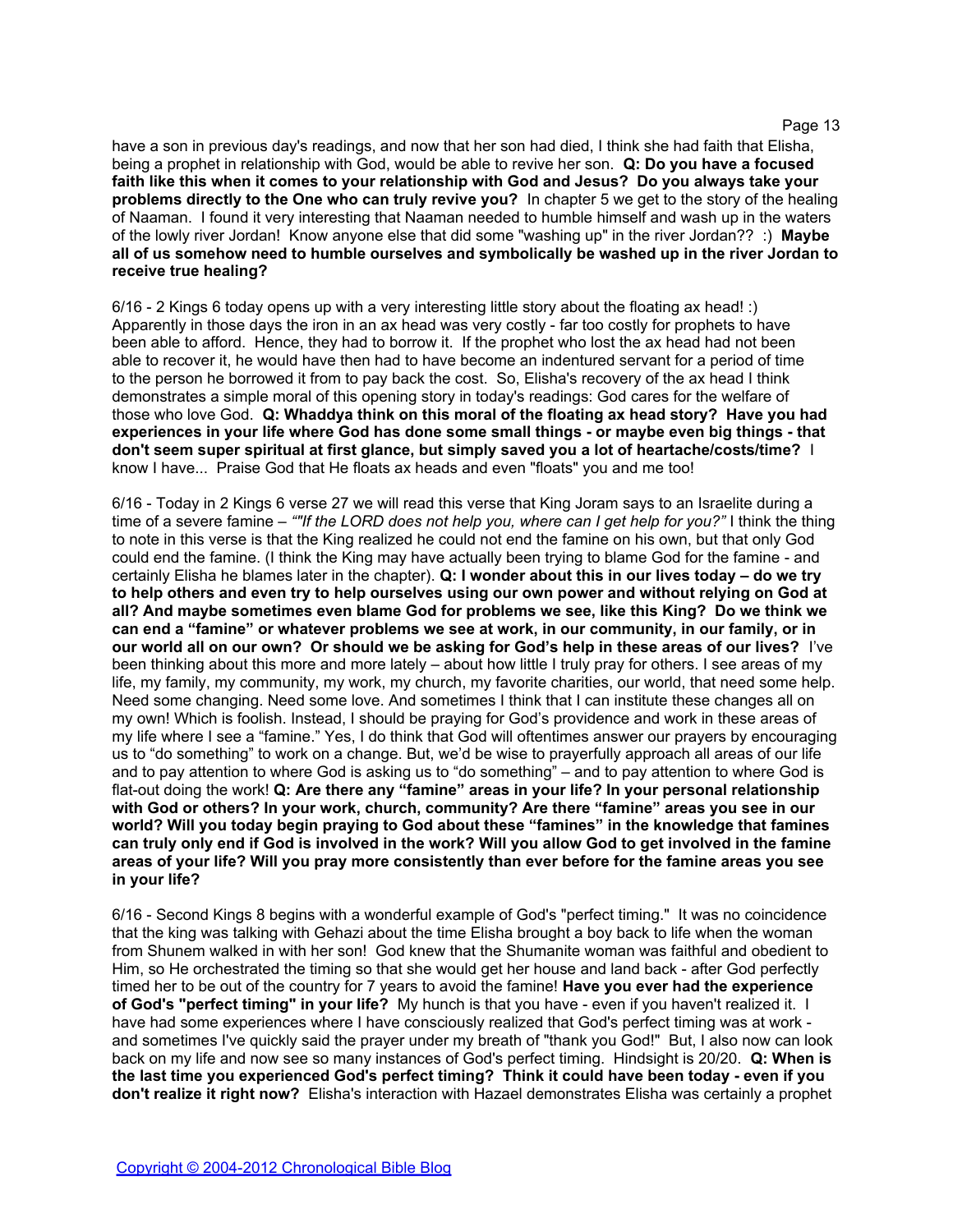of God's! Elisha was not condoning what Hazael is going to violently do, but he was just stating the facts of what was going to happen. Verses 11 & 12 are sad to read - *"Elisha stared at Hazael with a fixed gaze until Hazael became uneasy. Then the man of God started weeping. "What's the matter, my lord?" Hazael asked him. Elisha replied, "I know the terrible things you will do to the people of Israel. You will burn their fortified cities, kill their young men, dash their children to the ground, and rip open their pregnant women!"*  Verse 13 is also sad because you will notice that Hazael doesn't get upset by the violent predictions in

Elisha's proclamation, but only wonders how someone like him would pull of something like this... *"Then Hazael replied, "How could a nobody like me ever accomplish such a great feat?""* I love Elisha's final instructions to the young prophet concerning his anointing of Jehu as King of Israel in 2 Kings 9 verse 3 - *"Then open the door and run for your life!""* Not your typical instructions from a prophet, you wouldn't think - but if a prophet gives you instructions like these, you better follow them! :)

6/17- Well... Jehu kills a lot of people in today's readings in 2 Kings 9 & 10. I realize that the violence in the Old Testament can often bring up a lot of questions. Rather than me diving into why there is violence in the Bible - I'll defer to a couple of theologians [at](http://www.campuscrosswalk.org/2005-winter-26.html) [this](http://www.campuscrosswalk.org/2005-winter-26.html) [link](http://www.christendom-awake.org/pages/hemer/violence.htm) and at this [link](http://www.campuscrosswalk.org/2005-winter-26.html) - and I'll give you 3 images below from a very young theologian. :) Unfortunately, our human history is full of violence - from Cain and Abel until this very day. The Bible does record human history. There will come a day where there is a new heaven and a new earth, free from violence. That day has not come yet - but will with Jesus' Second Coming. Most Biblical commentaries agree that Jehu was carrying out justice for the sins of the Kings of Israel and the worship of Baal. Jezebel's death was predicted by the prophet Elijah because of her sins. A brutal death that it was. I think one thing for us to keep in mind is that sin does bring death. As Paul teaches in Romans 6:23 - "The wages of sin is death." Jesus saves us from this deserved death when we come to him in faith and surrender our lives to him. But, let us not forget the severity and risk of sin and the risk of not being in relationship with Jesus. Without Jesus saving us, the wages of sin truly is eternal death. 2 Kings 10 verses 25-27 seem to demonstrate Jehu's initial apparent zeal for God - *"Then Jehu's men went into the fortress of the temple of Baal. They dragged out the sacred pillar used in the worship of Baal and destroyed it. They broke down the sacred pillar of Baal and wrecked the temple of Baal, converting it into a public toilet. That is what it is used for to this day."* But we soon learn in verse 31 - *"But Jehu did not obey the law of the LORD, the God of Israel, with all his heart. He refused to turn from the sins of idolatry that Jeroboam had led Israel to commit."* It is thus thought that Jehu's action of destroying the idols of Baal was more political than spiritual - as Baal worship was associated with the dynasty of Ahab, whereas the golden calves had a longer history in the northern kingdom of Israel and were valued by most people. And keeping the golden calves would keep people from Israel traveling to the southern kingdom of Judah to worship God in Jerusalem. **Q: What is your reaction to reading about violence in the Old Testament? Are there any parallels to violence in our world today?**

6/18 - Eventful readings today in 2 Kings 11 for the coming of a 7 year old king of Judah, Joash! It is great to see that in 2 Kings 12 Joash is passionate for the repair of the Temple in Jerusalem. 2 Kings 12 verse today 9 tells us: *"Then Jehoiada the priest bored a hole in the lid of a large chest and set it on the right-hand side of the altar at the entrance of the Temple of the LORD. The priests guarding the entrance put all of the people's contributions into the chest."* **Q: If God can work all things together for the good of the nation of Israel through a 7 year old boy turned King (Joash), do you trust God can work all things together for good in your life? (Roman 8:28) What is something recently in your life that seemed unlikely or small (like a 7 year old king) that God turned into a good in your life?**

6/19 - Today we read about the passing of the prophet Elisha in 2 Kings 13! I am sad that our readings of Elijah and Elisha are now behind us. I don't know what it was about these 2 prophets, but I loved them. Sure, they were a bit rough and gruff at times, but also very tender. They'd send fire down from heaven to kill the prophets of Baal and bears from the trees to kill mockers, but then they'd care for widows. **Q: I'm wondering if in our lives today we should be a mix of rough & gruff at times, but also very tender? Should we be rough and gruff toward those that are modern day "prophets of Baal" and tender toward those who need God? I have to confess, I'm rarely rough and gruff toward anyone - well, okay, maybe myself! :) Do you think rough and gruff should be in our personality mix at all**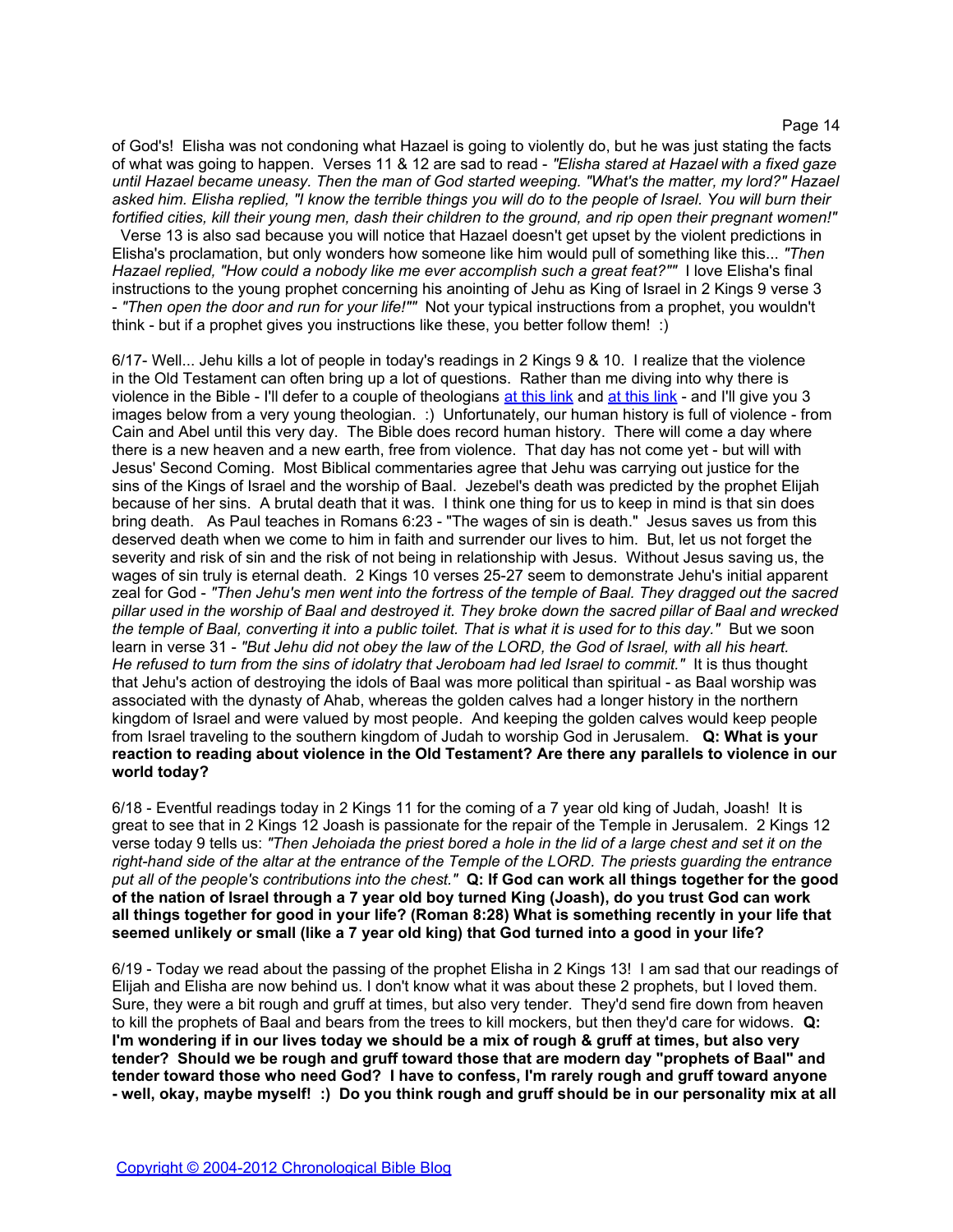#### **today?**

6/19 - Even once Elisha passes on, his bones still give life! I think this is simply because of the life-giving power of God whom Elisha represented during his life. It wasn't the bones themselves that gave life. It was God. 2 Kings 13 Verses 20 & 21 tell us: *"Then Elisha died and was buried. Groups of Moabite raiders used to invade the land each spring. Once when some Israelites were burying a man, they spied a band of these raiders. So they hastily threw the body they were burying into the tomb of Elisha. But as soon as the body touched Elisha's bones, the dead man revived and jumped to his feet!"* In 2 Kings 14 today we read about King Amaziah of Judah. I'm not sure if you caught this - I barely did - but we read about the ancient city of Petra, which is located in modern day Jordan, in verse 7: *"It was Amaziah who killed ten thousand Edomites in the Valley of Salt. He also conquered Sela and changed its name to Joktheel, as it is called to this day."* Sela/Joktheel is the same city as Petra. **Q: I'm curious of anyone reading this has visited the ruins of Petra in Jordan? Can you post up reviews in the Comments? Are they worth visiting? How about visiting the Holy Land? Have you been? Did it change your perspective on the Bible or grow your faith?** I have heard they are incredible! In fact, [Bruce](http://www.amazon.com/Walking-Bible-Journey-Through-Books/dp/0060838639/) [Feiler's](http://www.amazon.com/Walking-Bible-Journey-Through-Books/dp/0060838639/) [book, Walking](http://www.amazon.com/Walking-Bible-Journey-Through-Books/dp/0060838639/) [the](http://www.amazon.com/Walking-Bible-Journey-Through-Books/dp/0060838639/) [Bible](http://www.amazon.com/Walking-Bible-Journey-Through-Books/dp/0060838639/), has a wonderful chapter on Petra - I highly recommend this book! I hope to visit Petra someday.

6/20 - In 2 Kings 15 today we read about several kings in very short order! The thing that amazed me was that things were obviously going from bad to worse in the northern kingdom of Israel with the kings, whereas things appeared a bit more stable in Judah (for this chapter...). 2 Kings 15 opens up with Uzziah reigning in Judah for 52 years - whereas Israel I think has 6 or so kings during Uzziah's reign, most of whom are assassinated! We will see how this all plays out over the next couple of days in our 2 Kings readings. There are definitely some ramifications coming for Israel based on how things are going down in these days.

6/20 - Today we start and finish the book of Jonah! There is so much information to consider in this short 4 chapter book. I definitely encourage you to do some further study on this book in a Commentary or online.

# **~Jonah~**

# Author: Jonah

Date: Eighth century B.C.

Content: Jonah was a prophet who was born in Israel (see 2 Kings 14:25) and called by God to preach repentance to Assyria (the capital city was Nineveh) – the nation that was shortly going to destroy Israel in 722 B.C. On receiving the call, Jonah's nationalistic spirit would not allow him to offer salvation to the pagans, so he attempted to flee from God by ship. He was thrown overboard, swallowed by a great fish, disgorged on the shore, and finally obeyed God's command by going to Nineveh to preach. His success there angered him, however, and God taught him an object lesson by means of a plant. Jonah's experience in the fish is used in the New Testament (see Matthew 12:38-41) as an example of Jesus' burial and resurrection.

Theme: The basic theme of Jonah is found in 4:11, where God declares his love for all men, whether Israelites or not. Jonah was unable to love the Assyrians properly, but God desired nothing for them but their good and their salvation, and he sent a prophet to offer repentance unto life. The book also shows the power of God and his control over the forces of nature. *(Above commentary is from "The One Year Bible Companion" p. 17)*

6/20 - Jonah is called by God to prophesy to the city of Nineveh - which was not part of Israel or Judah but was a "Gentile" city to the east. If you are wondering why Jonah got so grouchy with God's command - this is why. Jonah did not think he should be prophesying to Gentile nations - because, as we read later in the book, Jonah knows that God is a compassionate God who will show mercy on Nineveh. Last thing to point out before we check out some verses. There is some dispute over whether Jonah is a real history when it comes to him being in the belly of a whale for 3 days. **Q: I guess this comes down to the basic question of whether you believe in miracles or not?** If you do believe in miracles, then it is of course possible that Jonah lived in the belly of the whale for 3 days. I believe in miracles... As some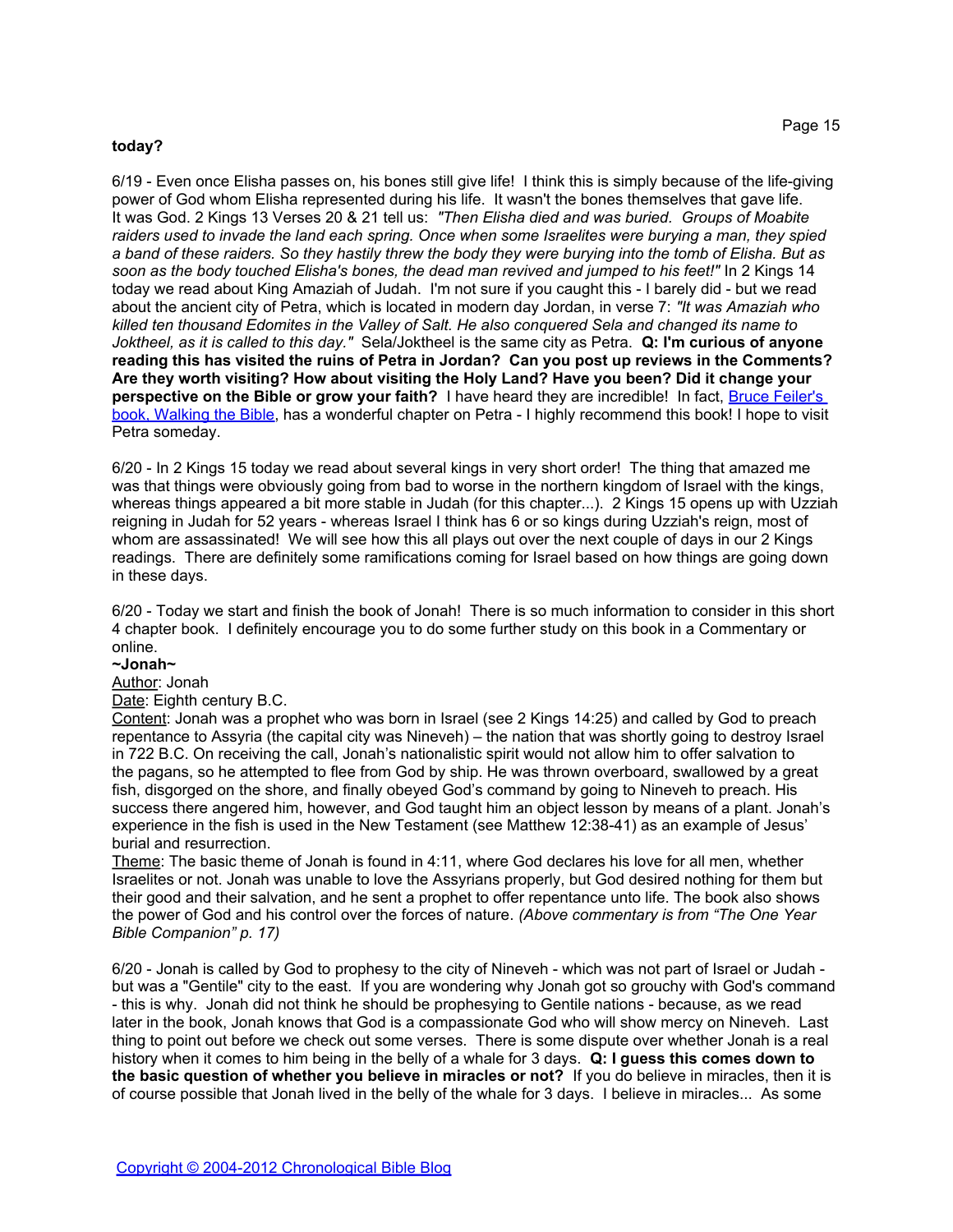contemporary song says, I'm a miracle myself... Check out what Jesus had to say about Jonah's history of being in the belly of the whale in Matthew chapter 12 verse 40: *"For as Jonah was three days and three nights in the belly of a huge fish, so the Son of Man will be three days and three nights in the heart of the earth."* Here we see Jesus compares his 3 days of death, burial and resurrection to Jonah's 3 days in the belly of the whale... **Do you believe in miracles?**

6/20 - Jonah chapter 1 verse 3 stood out to me in today's reading: *"But Jonah got up and went in the opposite direction in order to get away from the LORD."* **Q: How often in our own lives are we like Jonah? Do we sense God wanting us to do something? For others? And we run in the opposite direction of God's will? If we do this, might we bring storms upon our lives as Jonah did? Might we even bring storms upon other people's lives by disobeying God's will as Jonah did? Will we learn from Jonah?**

6/20 - Chapter 2 Verse 8 also stood out to me: *"Those who worship false gods turn their backs on all God's mercies."* **Q: Do you believe that God wants to show us mercy all the time? But, it's possible that we sometimes literally turn our backs on God? Will we turn back toward God, and God only? And not turn away again? And receive his mercies?** Please don't ever turn your back on God... Don't turn your back on all of God's mercies!

6/20 - In Jonah chapter 4 verse 2 we read a verse that I have to confess made me chuckle when I first read it: *"So he complained to the LORD about it: "Didn't I say before I left home that you would do this, LORD? That is why I ran away to Tarshish! I knew that you were a gracious and compassionate God, slow to get angry and filled with unfailing love. I knew how easily you could cancel your plans for destroying these people."* I love it! Jonah complaining to God about how gracious He is! :) **Q: Is it possible that we do this in our own lives too? Do we complain to God about how good he is to others? Are we at times like Jonah or the Prodigal Son's brother, showing jealousy toward God's goodness and grace toward others? Shouldn't we instead rejoice in this, realizing that God shows this same unfailing love toward us too?**

6/21 - Today we start the book of Amos! Amos was a unique prophet in that he was a shepherd and fig grower. His prophecies come from about 760 to 750 B.C. at a height of Israel & Judah's prosperity - materially. (not spiritually...) Though Amos was from Judah, his messages were primarily directed at Israel. Amos chapter 1 verse 2 sets the stage for this book and the prophecies to come: *"This is his report of what he saw and heard: "The LORD's voice roars from his Temple on Mount Zion; he thunders from Jerusalem! Suddenly, the lush pastures of the shepherds dry up. All the grass on Mount Carmel withers and dies."* Then in the remainder of chapter 1 and 2 there are prophecies against Israel and Judah's surrounding neighbors all starting with - *""The people of \_(fill in the blank)\_\_ have sinned again and again, and I will not forget it. I will not let them go unpunished any longer!"* **Q: Is it possible that this blank could maybe be filled in on our life or habits at times? Is it possible that this blank could be filled in by nations in our world today? If God were to punish, might it be a holy discipline to bring us back to repentance and right relationship with God?** 

6/21 - In chapter 4 verse 2 it stood out to me how Judah was being called to the carpet as well as the neighboring nations: *"They have rejected the laws of the LORD, refusing to obey him. They have been led astray by the same lies that deceived their ancestors."* **Q: Do we obey God today in our lives? Are there areas in our life where we might be deceived - either by others, or maybe even in our own minds?**

6/21 - And Israel is called to the carpet in verses 6 & 7: *"They have perverted justice by selling honest people for silver and poor people for a pair of sandals. They trample helpless people in the dust and deny justice to those who are oppressed."* It seems that God is very interested in the care of the poor back then. Do you think he is still interested in the care of the poor today? Are we caring for the poor & the oppressed in our world today? In your life, are you caring for the poor & oppressed? Consistently? How?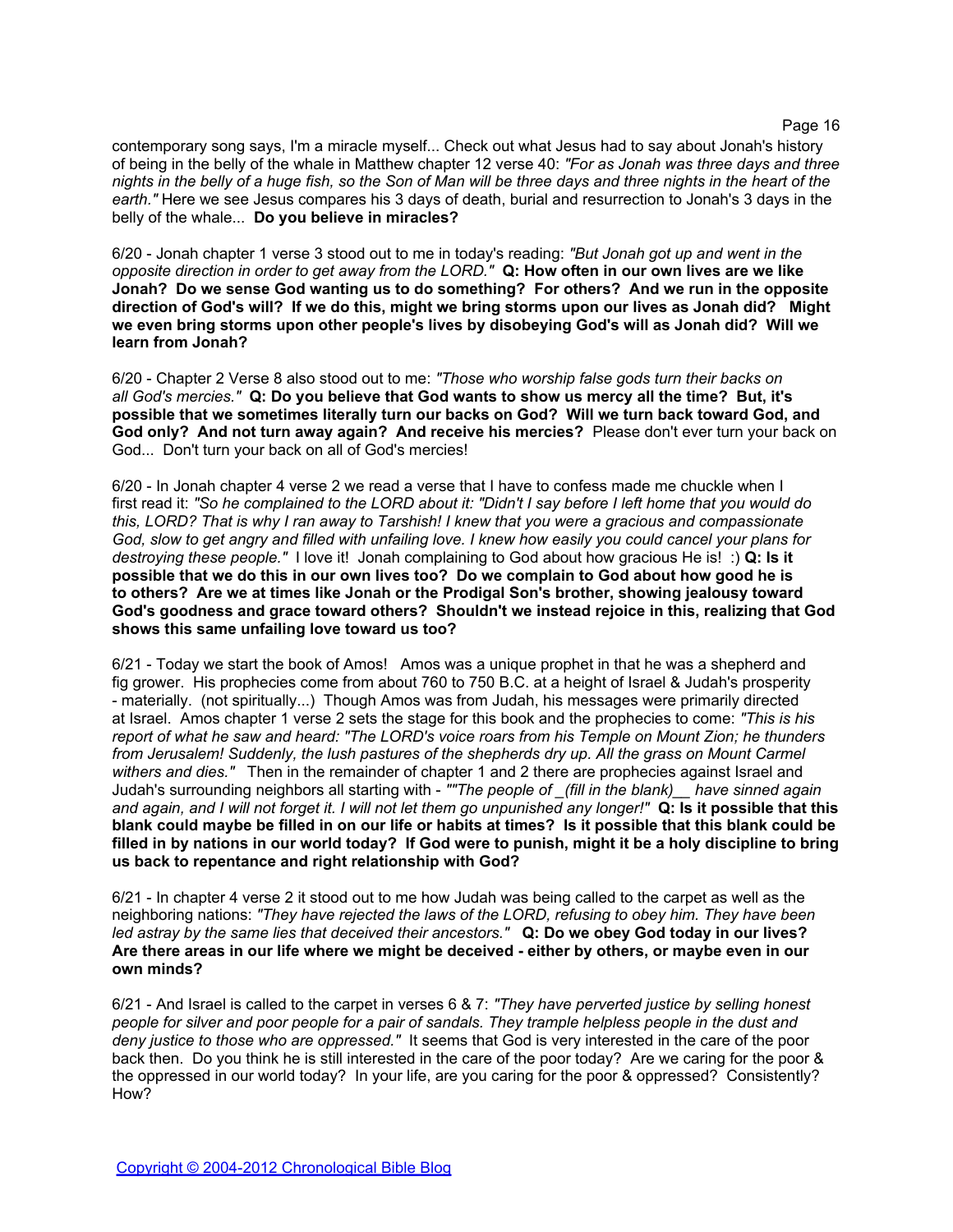6/21 - Today in Amos chapters 4, 5, & 6 we read about Israel's failure to listen, a call to repentance, and warning of coming Judgment. Chapter 4 verse 13 stood out to me in today's readings: *"For the LORD is the one who shaped the mountains, stirs up the winds, and reveals his every thought. He turns the light of dawn into darkness and treads the mountains under his feet. The LORD God Almighty is his name!"* Here we are reminded that God is the creator of all things, and he still is in control of what happens in the present time. He is the past, present, and future. I like that phrase, "reveals his every thought." Meaning, God wants His ways, His character, His thoughts, His love to be known by all. **Q: Do you believe God reveals His every thought to us? Where might we best find out what God's every thought is? Do you want to know God's thoughts above all else?**

6/21 - I think chapter 5 verse 14 today is a good reminder and warning to each of us: *"Do what is good and run from evil--that you may live! Then the LORD God Almighty will truly be your helper, just as you have claimed he is."* I believe that sometimes we think we can overcome evil through our own sheer will power. Or that we can change evil. This verse reminds us to simply RUN! I like that reminder. Sometimes you just gotta get out of Dodge to avoid evil influencing you or overtaking you. **Q: Are there temptations or bad habits in your life that you have been trying to overcome, battle, change - and perhaps you should just RUN from them? Flee from them? So that you may truly live?**

6/21 - Amos chapter 6 verse 5 stood out to me for some reason today: *"You sing idle songs to the sound of the harp, and you fancy yourselves to be great musicians, as King David was."* I guess a couple of things jumped out at me here. **Q: First, the singing idle songs to the sound of the harp made me ask myself, are we sometimes idle with our time? When perhaps God is wanting us to be purposeful or intentional with our time? Don't get me wrong - rest is good. But, is idleness good?** I think rest can be purposeful and intentional and healthy. Or it can potentially be just the opposite. **Next do we sometimes fancy ourselves to be "great musicians as King David was" - meaning, do we sometimes try to pretend to be someone who we are not? Are we masking over who we really are, and playing fake? Should we instead be real? And sincere? And intentional and purposeful? I guess I'm just getting at here - are there times when we are being fake? When, perhaps God is simply calling us to simply be real? To be who we are? Who are you? If you need to, will you take off your mask and just be who God made you to be?**

6/22 - Today we finish up the book of Amos! Today in Amos we read about Amos & Amaziah's interactions, visions of Locusts, Fire & a Plumb line, Ripe Fruit, God at the Altar, and then finish up the book with a Promise of Restoration. I like the beginning of Amos chapter 7 a lot. Here we see Amos praying for the forgiveness of Israel's sins and asking God to forgo the visions of Locusts & Fire. This is a good reminder to each of us to pray for others, and not just only for ourselves. Also, in chapter 7 verses 14 & 15 stood out to me when Amos was speaking with the priest Amaziah: *""I'm not one of your professional prophets. I certainly never trained to be one. I'm just a shepherd, and I take care of fig trees. But the LORD called me away from my flock and told me, `Go and prophesy to my people in Israel.'"* This reminds me of something I actually heard from Mac Powell, the leader singer of Third Day, at one of their concerts. Mac reminded us all that sometimes we think that the only way we can really be serving God and others in big ways is if maybe we are pastors or missionaries. And Mac reminded us that this is not the case - all of us, no matter what our profession or walk of life, can serve God and others in big ways! We are all pastors and missionaries in the kingdom of God! I like that. And here's Amos saying, "hey - I'm not a professional prophet. I'm just doing what God asked me to do." **Q: What might God be asking you to do in your life to love and serve Him and others?**

6/22 - Amos chapter 8 verses 11-13 are a great reminder of how fortunate we are to have the opportunity to read God's word, the Bible - where not everyone in our world today has this blessing. Actually, I have to admit - these are some of the most breathtaking verses for me in all of the Bible. For some reason I pay attention so acutely every time I hear these verses... this is scary stuff to consider... *"The time*  is surely coming," says the Sovereign LORD, "when I will send a famine on the land--not a famine of *bread or water but of hearing the words of the LORD. People will stagger everywhere from sea to sea,*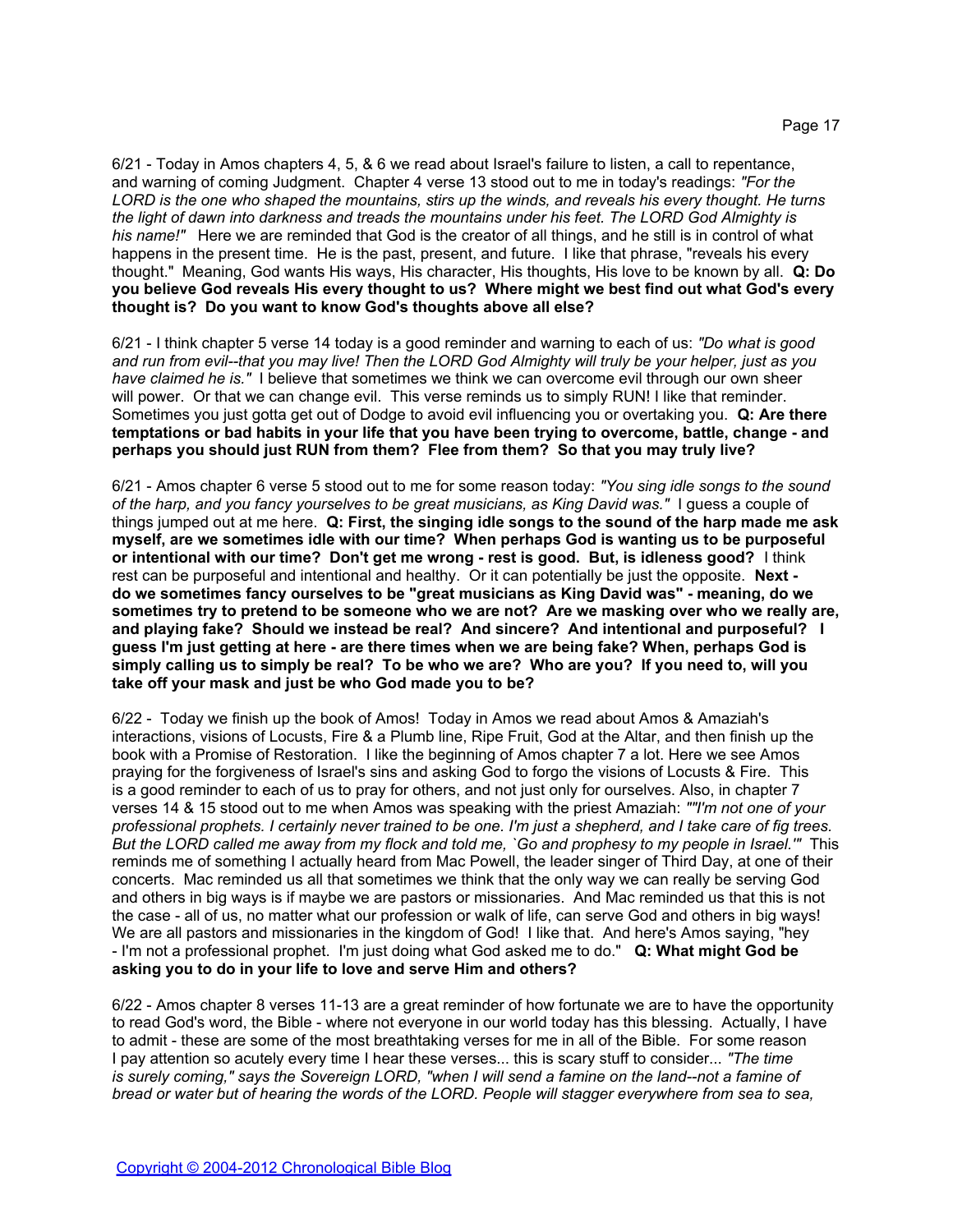*searching for the word of the LORD, running here and going there, but they will not find it. Beautiful girls and fine young men will grow faint and weary, thirsting for the LORD's word."* **Q: Is it possible that we self-impose on our own lives famines? Famine's from hearing and reading God's word? If you are in the midst of a famine from God's Word, the Bible, will you seek out an opportunity to read God's Word each day? Do you thirst for God's Word? Will you drink from it?**

6/22 - Amos chapter 9 verse 11 is a great Messianic foretelling of the coming of Jesus: *"In that day I will restore the fallen kingdom of David. It is now like a house in ruins, but I will rebuild its walls and restore its former glory."* And verse 13 a foretelling of a Garden of Eden-like paradise to come: *"The time will come," says the LORD, "when the grain and grapes will grow faster than they can be harvested. Then the terraced vineyards on the hills of Israel will drip with sweet wine!"* **Q: Are you looking forward to this time? Do you want to be part of the restored kingdom of David?**

6/22 - In 2 Kings 15:13-14 today really showed how tough it was to be king in Israel in these days - *"Shallum reigned in Samaria only one month. Then Menahem son of Gadi went to Samaria from Tirzah and assassinated him, and he became the next king."* Reading about Shallum only reigning one month reminds me of how the hearts of men and women are sometimes - that very thing in our world which we seek so strongly, sometimes can be our very downfall. I have no doubt that Shallum wanted to be king very badly - he assassinated King Zechariah in public in verse 10! And yet, becoming king for Shallum did not give him control over all things - he himself was killed just 1 month into his reign. **Q: This all makes me think about us today - is there anything in this world that we are striving after that may not be all that it's cracked up to be? Might we risk "gaining the whole world, but losing our soul" in some of our pursuits? Is there anything in this world today that you are pursuing that you are putting above your relationship with God? If so, will you let it go? Will you focus primarily on your relationship with God first and foremost?** Will you follow the truths of Matthew 6:33 - *"But seek first his kingdom and his righteousness, and all these things will be given to you as well."* Let us not be greedy in this short and precious life!

6/22 - Wonderful readings today in Isaiah chapter 6 as Isaiah is commissioned as a prophet by the Lord! Great stuff! The seraphim mentioned in this chapter are not mentioned elsewhere in the Bible by name, though they do seem similar to the "living creatures" described in [Revelation 4:6-9](http://www.biblegateway.com/passage/?search=Revelation+4:6-9). It is intriguing to note that even the seraphim with two of their wings "covered their faces" (verse 2) before God. No wonder Isaiah got very scared in verse 5 because he saw the Lord with his own eyes in this vision! It is thought by some commentaries that this vision of Isaiah's may have taken place in the Temple in Jerusalem. Below are two pieces of artwork depicting the seraphim and verse 3: *"In a great chorus they sang, "Holy, holy, holy is the LORD Almighty! The whole earth is filled with his glory!""* Amen...

6/23 - Today we start the book of the prophet Micah! Micah was a contemporary of Isaiah and prophesied in approximately 730 - 700 B.C., primarily to the southern kingdom of Judah. Micah's name means "Who is like the Lord?" This following quote is from bible.org's Hampton Keathley IV , Th.M. on the book of Micah: "Micah prophesied during a period of upheaval and crisis. The reign of Ahaz brought spiritual lethargy, apostasy and hypocrisy. The people still worshipped Yahweh, but it was ritual without life-changing reality. Their treatment of fellow Israelites violated the basic tenants of the Mosaic covenant as they failed to practice justice, or covenant loyalty-love and their pursuit of idolatry revealed their failure to walk humbly before Yahweh." This quote and much more on the book of Micah is [at](http://bible.org/page.php?page_id=973) [this](http://bible.org/page.php?page_id=973) [link](http://bible.org/page.php?page_id=973). In Micah chapter 1, verse 8 stood out to me: *"Because of all this, I will mourn and lament."* Micah was obviously saddened by the sins of those around him and the harm they were causing to themselves and to others. **Q: Do we mourn and lament for the sins of others in our world today? Do we mourn and lament over our own sins? Do we pray for healing and repentance in the lives of others - and ourselves? Is it okay to grieve for others and ourselves because of sin? What should we then do with this grief?**

6/23 - In Isaiah chapter 7 today we read about the sign of Immanuel in verses 14 through 16! *"All right then, the Lord himself will choose the sign. Look! The virgin will conceive a child! She will give birth*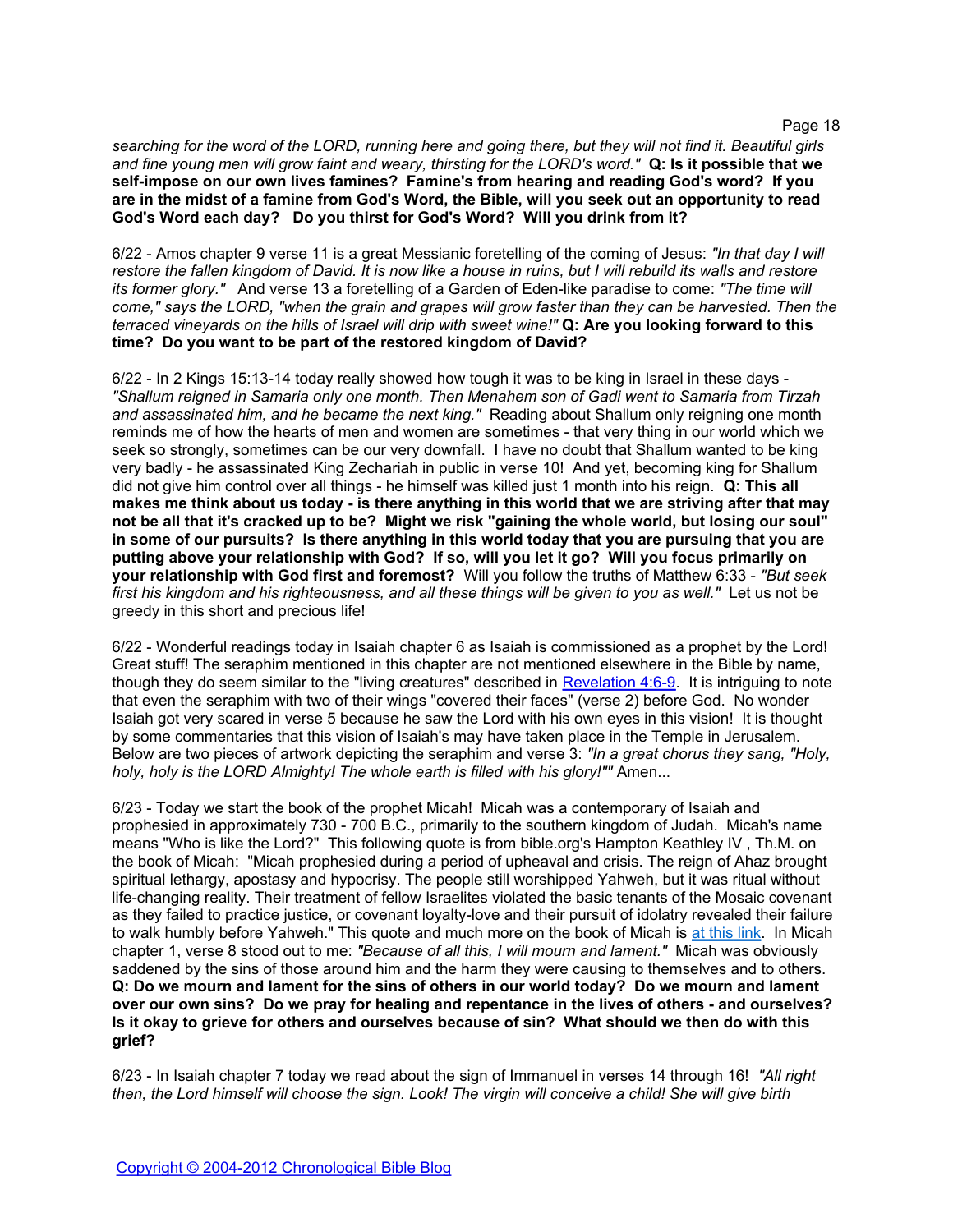*to a son and will call him Immanuel--`God is with us.' By the time this child is old enough to eat curds and honey, he will know enough to choose what is right and reject what is wrong. But before he knows right from wrong, the two kings you fear so much--the kings of Israel and Aram--will both be dead."* I don't know about you, but when I read this today I immediately thought of the virgin Mary and Jesus. With good reason, as we'll recall from the gospel of Matthew chapter 1 verse 23: *"All this took place to fulfill what the Lord had said through the prophet: "The virgin will be with child and will give birth to a son, and they will call him Immanuel"—which means, "God with us."* Commentaries suggest that yes, indeed, these passages in Isaiah are ultimately wholly fulfilled in Jesus, who truly is "God with us." But, commentaries also suggest that this prophecy in Isaiah had a double fulfillment - first in a young woman from the house of Ahaz who was not married, but would marry and then have a son - and by the time the son was the age 2, the two invading kings would be destroyed. Then, the second fulfillment of this prophecy was indeed in the One we now celebrate as the true Immanuel, Jesus Christ, God with us! **Q: What is your reaction to reading prophecies about Jesus here in Isaiah? Do you believe these truly are prophecies of Jesus? Why do you suppose God orchestrated these New Testament prophecies in the Old Testament times?**

6/24 - I got chills today when reading Isaiah chapter 9 about the hope in our Messiah, Jesus Christ! Keep in mind that the book of the prophet Isaiah was written in the 8th century B.C.... 800 years before Jesus walked this earth! Verses 1 & 2 start off this chapter in such a beautiful way: *"Nevertheless, that time of darkness and despair will not go on forever. The land of Zebulun and Naphtali will soon be humbled, but there will be a time in the future when Galilee of the Gentiles, which lies along the road that runs between the Jordan and the sea, will be filled with glory. The people who walk in darkness will see a great light- a light that will shine on all who live in the land where death casts its shadow."* Compare these verses to the Gospel of [Matthew](http://www.biblegateway.com/passage/?search=matthew+4:12-17) [chapter 4 verses 12 through 17 at](http://www.biblegateway.com/passage/?search=matthew+4:12-17) [this](http://www.biblegateway.com/passage/?search=matthew+4:12-17) [link](http://www.biblegateway.com/passage/?search=matthew+4:12-17) when Jesus begins his public ministry. Amazing eh? Jesus Christ is the great light! The light of the world! And indeed, a light to the Gentiles! Verses 6 & 7 continued the chills for me as I read them - and reminded me of an incredibly beautiful song that is sung at my parent's church every Christmas: *"For a child is born to us, a son is given to us. And the government will rest on his shoulders. These will be his royal titles: Wonderful Counselor, Mighty God, Everlasting Father, Prince of Peace. His ever expanding, peaceful government will never end. He will rule*  forever with fairness and justice from the throne of his ancestor David. The passionate commitment of *the LORD Almighty will guarantee this!"* **Q: Do you believe that these verses were prophesying the coming of Jesus Christ 800 years later? Do you believe that Jesus is a Wonderful Counselor? Mighty God? Prince of Peace? Do you believe that Jesus rules forever with fairness and justice?**  Praise God for this prophecy in Isaiah that a child would be born to us!

6/24 - Isaiah chapter 11 in today's readings is an incredible Messianic chapter of the Old Testament! Check out a webpage outlining the Messianic prophecies from Isaiah chapter 11 and then their fulfillment in the New Testament [at](http://www.messiahrevealed.org/isaiah11.html) [this](http://www.messiahrevealed.org/isaiah11.html) [link.](http://www.messiahrevealed.org/isaiah11.html) The life and character of Jesus is so clear in chapter 1 verses 1 through 5 today: *"Out of the stump of David's family will grow a shoot--yes, a new Branch bearing fruit from the old root. And the Spirit of the LORD will rest on him--the Spirit of wisdom and understanding, the Spirit of counsel and might, the Spirit of knowledge and the fear of the LORD. He will delight in obeying the LORD. He will never judge by appearance, false evidence, or hearsay. He will defend the poor and the exploited. He will rule against the wicked and destroy them with the breath of his mouth. He will be clothed with fairness and truth."* **Q: Does this sound like anyone you personally know? I pray so.**

6/24 - Then, verses 6 through 9 are such a beautiful reflection on the peace and safety of the coming Messianic age when Jesus returns: *"In that day the wolf and the lamb will live together; the leopard and the goat will be at peace. Calves and yearlings will be safe among lions, and a little child will lead them all. The cattle will graze among bears. Cubs and calves will lie down together. And lions will eat grass as the livestock do. Babies will crawl safely among poisonous snakes. Yes, a little child will put its hand in a nest of deadly snakes and pull it out unharmed. Nothing will hurt or destroy in all my holy mountain. And as the waters fill the sea, so the earth will be filled with people who know the LORD."* **Q: Can you imagine all of this? Can you imagine all of this ever taking place, apart from Jesus coming into our world? Do you look forward to experiencing the day of the lion and the lamb living together in**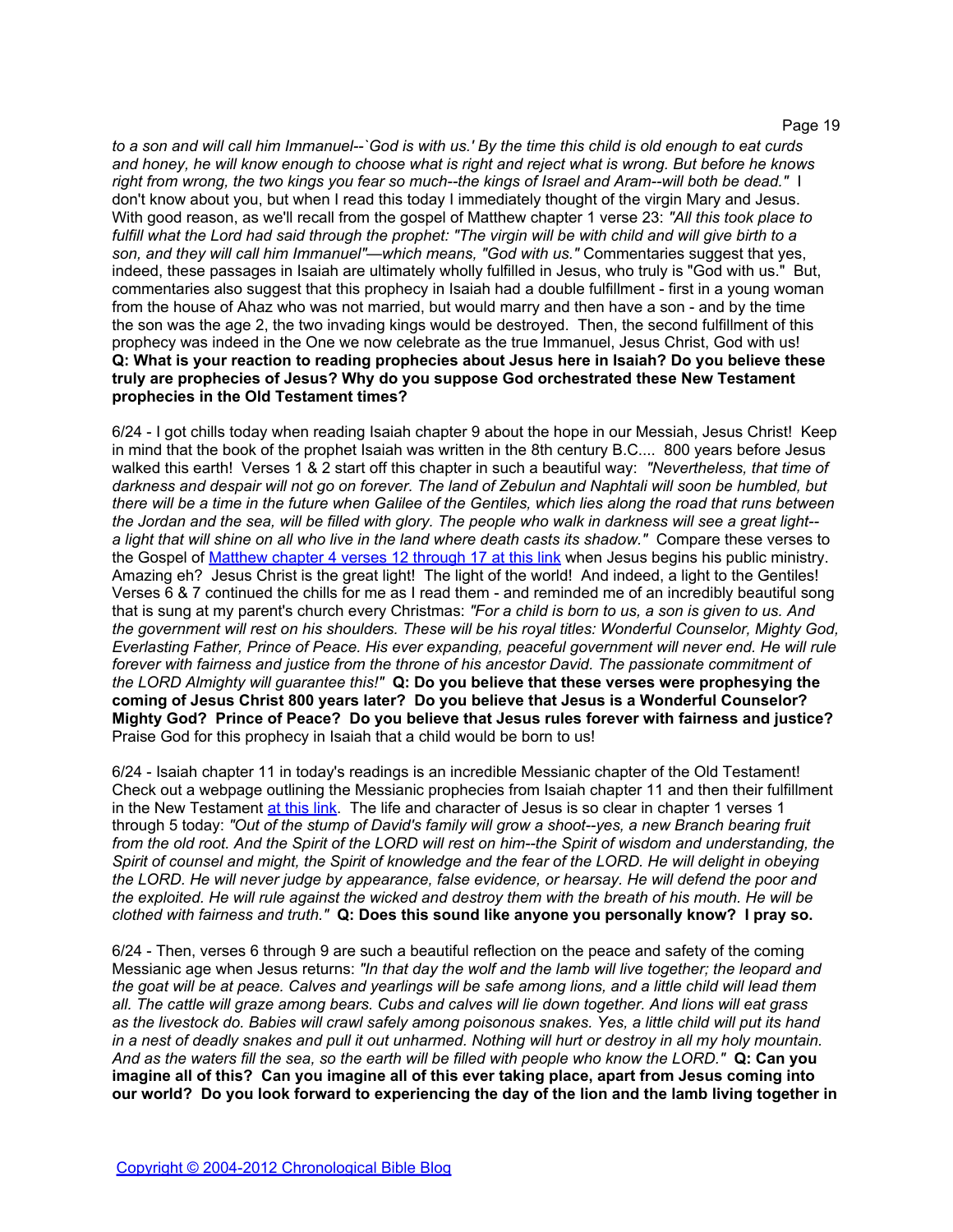# **peace? (Or as I heard a pastor quip once, the dog and the cat eating out of the same bowl! :)**

6/25 - Today Isaiah chapter 12 is a very short chapter. But it is a wonderful song of praise to God! Verse 2 reads: *"Surely God is my salvation; I will trust and not be afraid. The LORD, the LORD, is my strength and my song; he has become my salvation."* **Q: How does this verse resonate with you? Do you frequently sing songs of praise to the Lord? Do you trust in God? Are you not afraid? Is God your strength and your song?**

6/25 - In 2 Kings 16 today King Ahaz of Judah messes up big time... Whaddya think about his idea to remove the bronze altar from the Temple and install an altar that was designed in Damascus? Think God will be happy about this? Essentially King Ahaz swapped his security in God to placing his security in King Tiglath-pileser of Assyria and his pagan gods. Stay tuned to upcoming readings... Again - I come back to our lives today. **Q: Are we ever similar to King Ahaz in doing something in our lives that we know is not pleasing to God? Do we know what is right and what is wrong and sometimes choose what is wrong? Why do we do this? Can we stop doing this? If so, how? Might it help us to stop doing wrong things if the #1 priority in our lives today were God, Jesus and the Holy Spirit? What is the #1 priority in your life today?**

6/25 - Allright, today is a big day! We start Hosea. Hosea prophesied in about 750 B.C. in the northern kingdom of Israel - which was rare. Most of the prophets were in the southern kingdom of Judah. Hosea lived during the final / last days of the northern kingdom, which ended in 722 B.C.

#### **~ Hosea ~**

Author: Hosea

Date: Eighth century B.C.

Content: The book of Hosea consists of two unequal parts, the first containing Hosea's life (chapters 1- 3) and the second containing Hosea's messages (chapters 4-14). Hosea was a prophet to the northern Kingdom of Israel prior to its fall in 722 B.C., and his ministry spanned some forty years. He was a contemporary of Amos, Isaiah, and Micah. Hosea's unhappy marriage life depicted symbolically the state of affairs in his nation. Just as his wife left home for a life of prostitution, so Israel had left God to seek after false gods. But as Hosea continued to love his wife and finally brought her home again, so God continued to love Israel and promised to restore her someday.

Theme: Two things stand in marked contrast in the book of Hosea: the love of God and the waywardness of Israel. God is depicted as faithful, caring, forgiving, kind, and loving. God's unfailing love is the theme of the book. Israel is seen as faithless, straying, sinful, rebellious, and wanton. She is characterized by ignorance of what God requires and total lack of desire to please God. However, just as Hosea's love triumphed in the end, so will God's love work a miracle of transformation in Israel. *(Above commentary is from Tyndale Publishers "The One Year Bible Companion" p. 15)*

6/25 - Hosea chapter 1 certainly stands out right away - with God commanding Hosea to marry a prostitute, Gomer. The purpose of this relationship is to parallel Israel's unfaithfulness to God. You'll note that the names of the children born to Gomer get progressively worse for the people of Israel - 1. Jezreel, or "God scatters" 2. Lo-ruhamah--`Not loved'- 3. Verse 9 provides the worse name that could be bestowed to symbolize God's relationship with Israel: *"And the LORD said, "Name him Lo-ammi-- `Not my people'--for Israel is not my people, and I am not their God."* Ouch.... This is about as bad as it can get for Israel. Fortunately, we see redemption in verse 10: *"Yet the time will come when Israel will prosper and become a great nation. In that day its people will be like the sands of the seashore--too many to count! Then, at the place where they were told, `You are not my people,' it will be said, `You are children of the living God.'"* Whew! This applies to most of us reading this as well - Gentiles. This is the beginning of the mission to the Gentiles after the time of Jesus. **Q: Do you we believe we are part of this promise? That we are parts of the sands of the seashore? That we are children of the living God?**

6/26 - Chapter 2 is a powerful "legal case" against Israel and her unfaithfulness to God. Verse 8 stood out to me in this chapter today: *"She doesn't realize that it was I who gave her everything she has--the*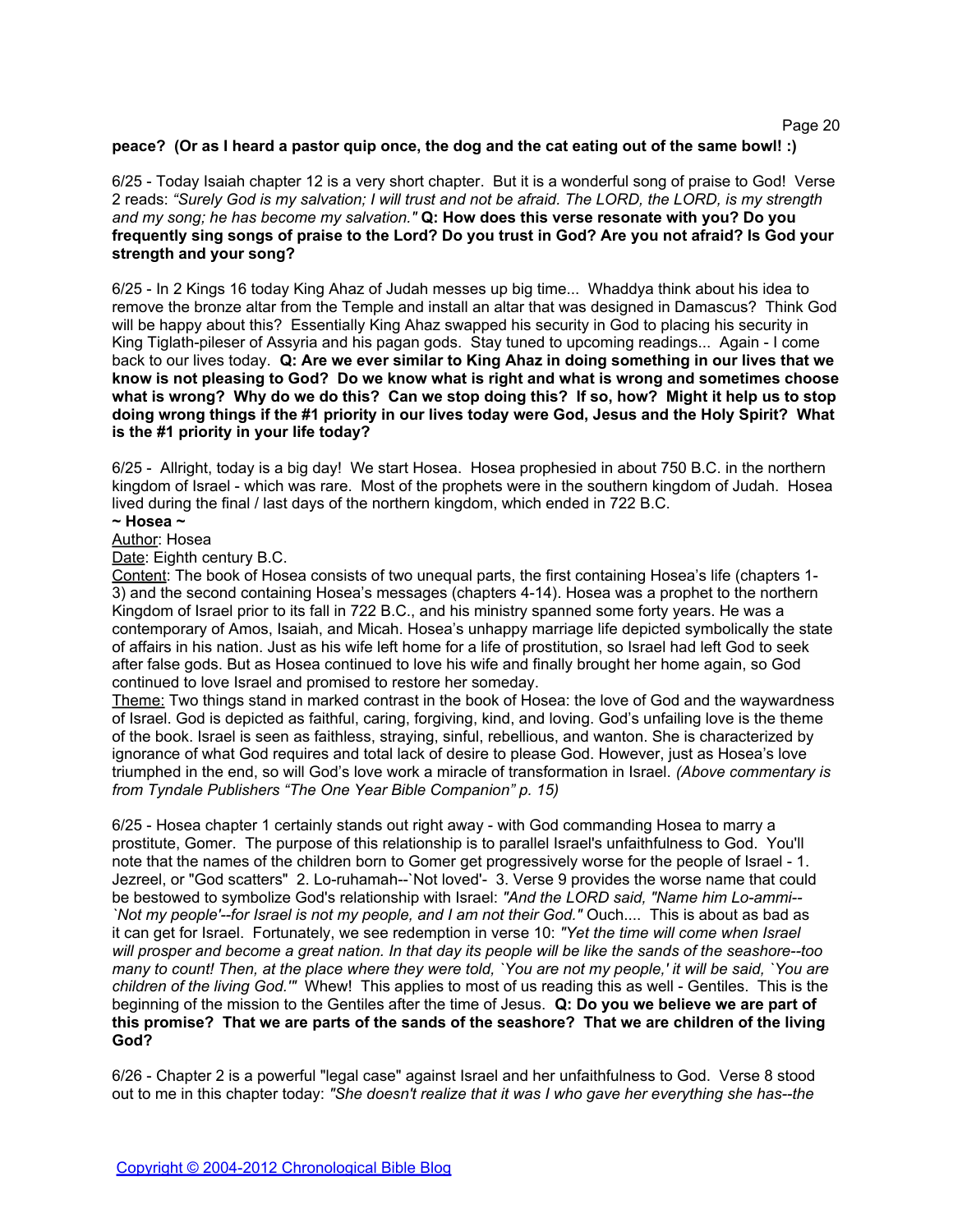*grain, the wine, the olive oil. Even the gold and silver she used in worshiping the god Baal were gifts from me!"* **Q: Do we realize that everything we have comes from God? Everything? Do we misuse any of these gifts from God in our life in ways that would not be pleasing to God? Could God bring a "legal case" or "lawsuit" against us today for misusing his gifts to us?**

6/26 - Chapter 3 brings us redemption again for Israel. Verse 5 I believe applies to us today - we who are in the last days (all the days after the life of Jesus) - *"But afterward the people will return to the LORD their God and to David's descendant, their king. They will come trembling in awe to the LORD, and they will receive his good gifts in the last days."* **Q: Have you returned to Jesus? Jesus who is from the line of David? Is Jesus your king? Are you receiving God's good gifts through your awe and faith in God through Jesus?**

6/26 - Hosea chapters 4 & 5 are classic prophesying! If you ever think of a prophet in the Old Testament going around and stirring things up in the land - think of these 2 chapters... If you're just checking out this website and today's readings, I realize that they will sound very harsh on the surface. However, context from Jeremiah & Ezekiel & 2 Kings will help catch you up on why God is not happy here. Essentially the northern kingdom of Israel is worshiping Baal, an idol/false god, and not God himself. And the immorality in the land is skyrocketing. God's reaction here is actually a compassionate reaction - he is trying to reverse the immorality and bring people back to him in repentance. Verses 1 & 2 in chapter 4 set the stage for these 2 chapters: *"Hear the word of the LORD, O people of Israel! The LORD has filed a lawsuit against you, saying: "There is no faithfulness, no kindness, no knowledge of God in your land. You curse and lie and kill and steal and commit adultery. There is violence everywhere, with one murder after another."* **Q: See any violations of the Ten Commandments in these 2 verses?** Verse 18 really stood out to me today: *"Their love for shame is greater than their love for honor."* **Q: Is it possible in our world today that there are people who love shame more than they love honor? It is possible that this happens in our lives at times? Will we pursue love of honor in our lives, leaving behind anything that might look like love of shame?**

6/26 - Today we get 4 chapters of Hosea, with pretty much a continuation of prophesying by God via Hosea on what's going to happen to Israel due to her unfaithfulness and many sins. Hosea chapter 6's first 2 verses start things off on what seem like a hopeful note. However, commentaries suggest that this was a very shallow pledge by Israel: *"Come, let us return to the LORD! He has torn us in pieces; now he will heal us. He has injured us; now he will bandage our wounds. In just a short time, he will restore us so we can live in his presence."* Even if this is a shallow pledge from Israel, I do really like verse 3 too: *"Oh, that we might know the LORD! Let us press on to know him!"* **Q: Are we pressing on in our lives to know God? Are we returning to God? Are we seeking to continually live in His presence?** 

6/26 - God's reply to all of this in verse 6 is fantastic: *"I want you to be merciful; I don't want your sacrifices. I want you to know God; that's more important than burnt offerings." Q:* **Are there times in our lives where we try to bring "sacrifices" of prayer or pledges of repentance or works, when really what we should be bringing to God is mercy for others and just simply the desire to know God? Do our "acts" of repentance sometimes get in the way of our actual love relationship with God?**

6/26 - Chapter 7 Verse 16 stood out to me today as well: *"They look everywhere except to heaven, to the Most High." Q:* **If we are hurting, sad, tired, do we look to things other than God? Do we look to "quick fixes" from things of this world that are not healthy for us? Do these "quick fixes" really fix the problem? Are we looking everywhere except to heaven, to the Most High? Will we look only for the Most High - God?**

6/27 - Today we wrap up the book of Hosea! It's been a great read for me this year. It has been a good look at how the prophets of the Old Testament were warning Israel & Judah over and over again of their sins - sins that multiplied as we read in today's readings - and there was no repentance. Things just got worse. **Q: This did make me think today - if we continue to sin and sin and things get worse and worse in our lives and how we are adversely affecting other people's lives around us, is**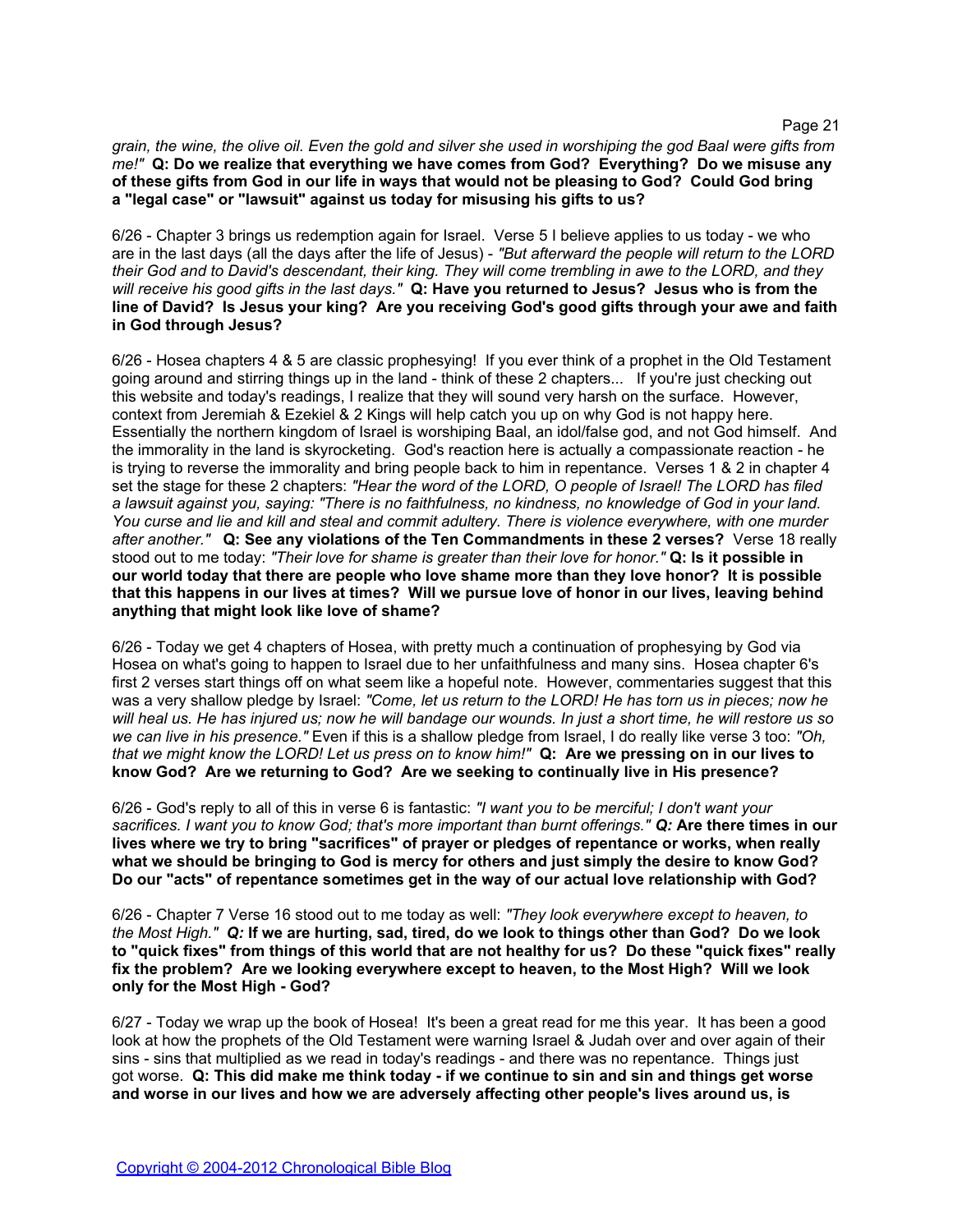**maybe the most compassionate thing for God to do - for us and others - to stop us from our path of destruction?** My thought here in today's readings is that God is a compassionate God. Yes, he's throwing out some tough stuff in what he's saying - and will be doing - but for the end goal of getting people from stopping their sinful ways and harming themselves and others. Today, we are fortunate, compared to the Old Testament days, that we have Jesus Christ as a mediator for our sins between us and God - and not just a mediator - but a Healer. Jesus can heal us from our sinful desires and ways. So, while I do see God as being compassionate in the Old Testament & I am so thankful for his great compassion of sending his son Jesus to the earth for us. Without a doubt, God is good.

6/27 - Hosea chapter 10 verse 12 I loved today: *"Plant the good seeds of righteousness, and you will harvest a crop of my love. Plow up the hard ground of your hearts, for now is the time to seek the LORD, that he may come and shower righteousness upon you.'"* Beautiful verse! **Q: Are you planting good seeds of righteousness in your life? What would good seeds of righteousness be? Is it possible that faith in Jesus is a seed of righteousness that you should plant - and that would indeed harvest a crop of God's love in your life? To plant these seeds of righteousness, you may need to plow up some hard ground in your heart and you may need to seek God like never before. Do you think this plowing is worth it? Will you plow so that God may come into your life and shower righteousness upon you?**

6/27 - In Hosea chapter 11 verses 8 & 9 we read this about God's compassion: *""Oh, how can I give you up, Israel? How can I let you go? How can I destroy you like Admah and Zeboiim? My heart is torn within me, and my compassion overflows. No, I will not punish you as much as my burning anger tells me to. I will not completely destroy Israel, for I am God and not a mere mortal. I am the Holy One living among you, and I will not come to destroy."* I absolutely love these verses. **Q: Do you believe that God will not give up on you? Do you believe that God's heart overflows with compassion for you? Do you believe that God is the one and only Holy and Living God, who is indeed involved in every single moment of your life? Do you believe God is closer than the air you breathe?** (Thanks to the musician David Wilcox for this last question. I love that thought - God is closer than the air we breathe!) 6/27 - The book of Hosea ends with a phenomenal verse - chapter 14 verse 9: *"Let those who are wise understand these things. Let those who are discerning listen carefully. The paths of the LORD are true and right, and righteous people live by walking in them. But sinners stumble and fall along the way."* This verse reminds me of the beauty of studying the Bible! The Bible gives us wisdom - and also we need wisdom to understand the Bible's teaching. But, the beauty is that the more we study the Bible, the more we gain wisdom, and the more that wisdom allows us to truly understand what we're reading in the Bible! It's a never-ending circle of elevation in our study of the Bible - we'll never fully "get it" all this side of heaven. But the more we study the Bible, the more I believe we'll be able to truly understand it and put it into practice. **Q: Do you believe this to be true? Have you found over time that studying the Bible becomes more and more interesting and you gain more and more insights and understandings?** This verse above I think also has a warning if we don't surrender our lives to Jesus, dive into God's Word, and put it into practice in our lives. There is the very real risk of stumbling and falling along the way... Let us not stumble!

6/28 - 2 Kings 17 is a HUGE and very sad chapter today! This is a huge chapter because it is the end of the northern kingdom of Israel. Israel is invaded by Assyria and its people are exiled. It is so sad because the Israelites could have avoided this strife - but the chose to follow in the sins of Jeroboam and worship other gods. After much patience and many second chances by the True and Living God, Israel was allowed to be invaded & exiled for their disobedience. Sad stuff. You can learn more of the history of how this all transpired [at](http://www.bible-history.com/destruction_of_israel/) [this](http://www.bible-history.com/destruction_of_israel/) [link.](http://www.bible-history.com/destruction_of_israel/) In 2 Kings 17 verse 41 we will read this about the foreigners in Israel: *"Even while these people were worshiping the LORD, they were serving their idols."* **Q: If the foreigners both worshiped God AND served idols at the same time back then, do you suppose that we can fall into this same trap today? What would some examples be today of both worshiping God and serving idols at the same time? Are there any areas of your life where you might be serving idols? Will you allow those idols to be turned over to God for his healing and transformation of you? Will you worship God only? Will you leave the idols behind?**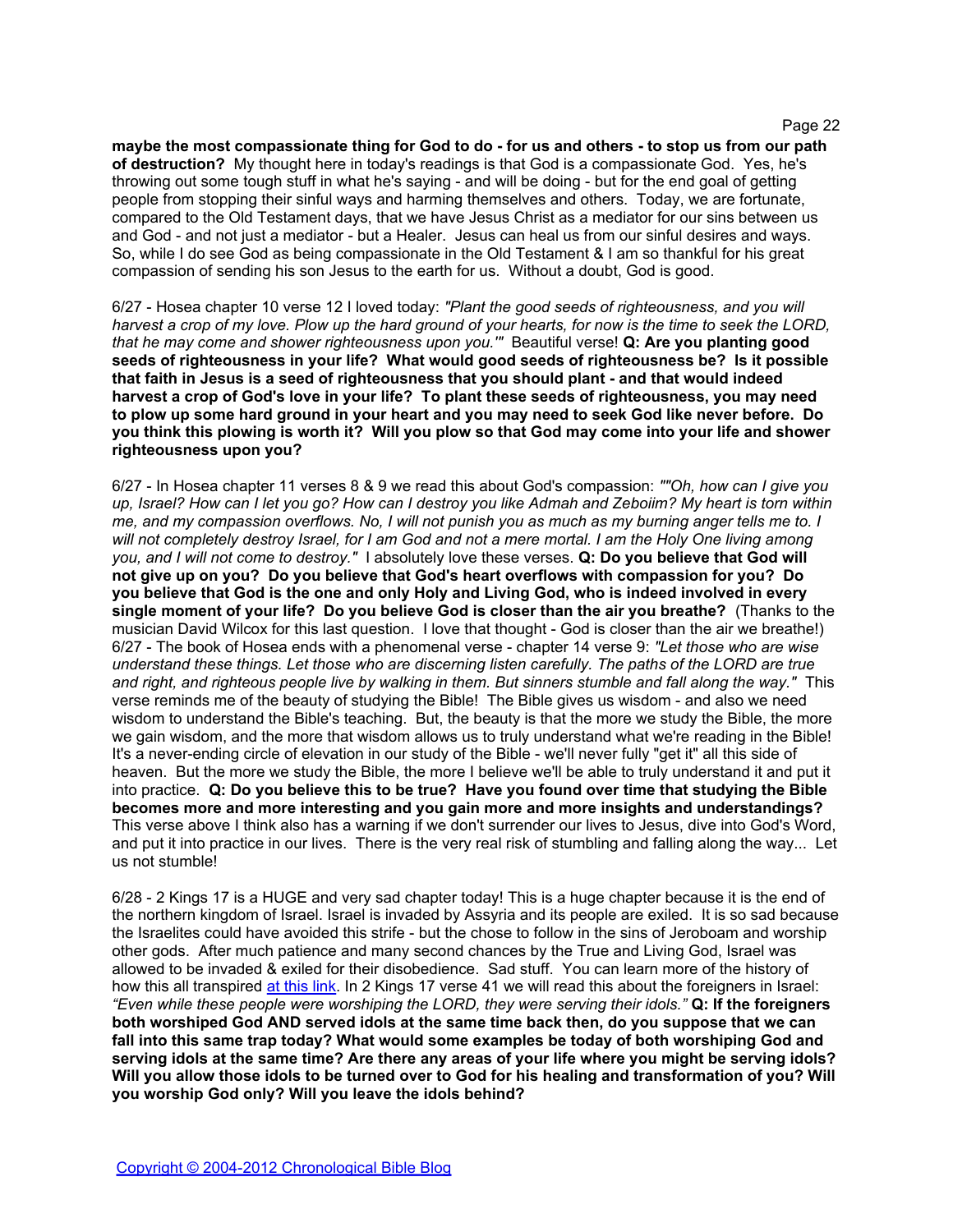6/28 - Verse 15 stands out and relates to the paragraph above: *"They worshiped worthless idols and became worthless themselves."* How true is that? Maybe another way to look at it - you are what you worship! (like you are what you eat...) If we worship worthless idols, we become worthless ourselves. If we worship the true living God, we become more like his son Jesus. **Q: Would you rather be worthless or becoming like Jesus in this lifetime? And how about after this lifetime? So, who or what are you worshiping these days?**

6/28 - Today we are at the "beginning" of the prophet Isaiah, Chapter 1:1! (though we've read some of Isaiah in previous days) A powerful quote from Bible.org [at](http://www.bible.org/page.php?page_id=2084) [this](http://www.bible.org/page.php?page_id=2084) [link](http://www.bible.org/page.php?page_id=2084) about this book is: "The Book of Isaiah is one of the most important books of the Old Testament. While little is known of the personal life of the prophet, he is considered to be one of the greatest of them all. The book is a collection of oracles, prophecies, and reports; but the common theme is the message of salvation. There was, according to these writings, no hope in anything that was made by people... There would be a purging of the nation because God is holy. Before the nation could inherit the promises made to the fathers, it would have to be made holy."

# *~ Isaiah ~*

# Author: Isaiah

#### Date: Eighth century B.C.

Content: Isaiah's long ministry lasted almost sixty years and covered the reigns of four kings, the last one being Hezekiah, the reformer. Isaiah was sent primarily to Judah, although his message concerns the northern kingdom of Israel as well. He lived through the awful days of the civil war between Israel and Judah in 734-732 B.C. and saw the destruction of Israel by Assyria in 722 B.C. the grim lesson taught by Israel's fall was not lost on Isaiah, and he used it to encourage Hezekiah to trust in the Lord. The Lord delivered Judah from the mighty Assyrian army by sending a plague to destroy the camp. Isaiah also looked beyond his own time to the coming exile of Judah and the deliverance that God would provide. Theme: Isaiah was one of Jesus' favorite books and he quoted it frequently, because the central them is salvation. God is seen as the Savior of his people, who redeemed them from Egypt, who will redeem them from their coming captivity, and who will send his beloved Servant to bear the sins of us all (Isaiah 53:6). God freely offers to pardon all who will turn to him in repentance and faith. The future kingdom of God on earth is also described in exquisite detail as a time when men will lay down their swords and, in peace, sing praises to God their King. *(Above commentary is from Tyndale Publishers "The One Year Bible Companion" p. 11)*

6/28 - Today in Isaiah chapter 1 verses 2 and 3 we read these words of the prophet Isaiah: *"Hear, O heavens! Listen, O earth! For the LORD has spoken: "I reared children and brought them up, but they have rebelled against me. The ox knows his master, the donkey his owner's manger, but Israel does not know, my people do not understand."* **Q: These words were spoken to the Israelites in the 8th century B.C., but do you suppose they can apply to our modern world today as well? Do we know God? Do we truly understand God?** I do think that sometimes we can forget that God is our Father. We are his children. He has brought us up. And we have rebelled. Is an ox at times smarter than us in terms of knowing who its master is? Do we truly know who our master is? I'm afraid sometimes I live my life as if I am my own master. I am "master of my own destiny!" Well. . . am I really? What about you. **Q: Who is your master day in and day out? Do you know your Master? Do you understand?**

6/29 - Isaiah chapter 5 verse 20 was directed at Judah in the 8th century B.C., but I wonder if this verse can have application to our world today? *"Destruction is certain for those who say that evil is good and good is evil; that dark is light and light is dark; that bitter is sweet and sweet is bitter."* Can you think of any examples in our modern world where evil is portrayed as good and good is portrayed as evil? I can think of far too many examples unfortunately. This twisting of good and evil, light and dark, bitter and sweet did not make God happy back in eighth century B.C. **Q: Think God is happy about this twisting of good and evil today?** This makes me think of Gordon Gekko's infamous lines from the movie Wall Street: "I am not a destroyer of companies. I am a liberator of them! The point is, ladies and gentleman, that greed -- for lack of a better word -- is good. Greed is right. Greed works. Greed clarifies, cuts through,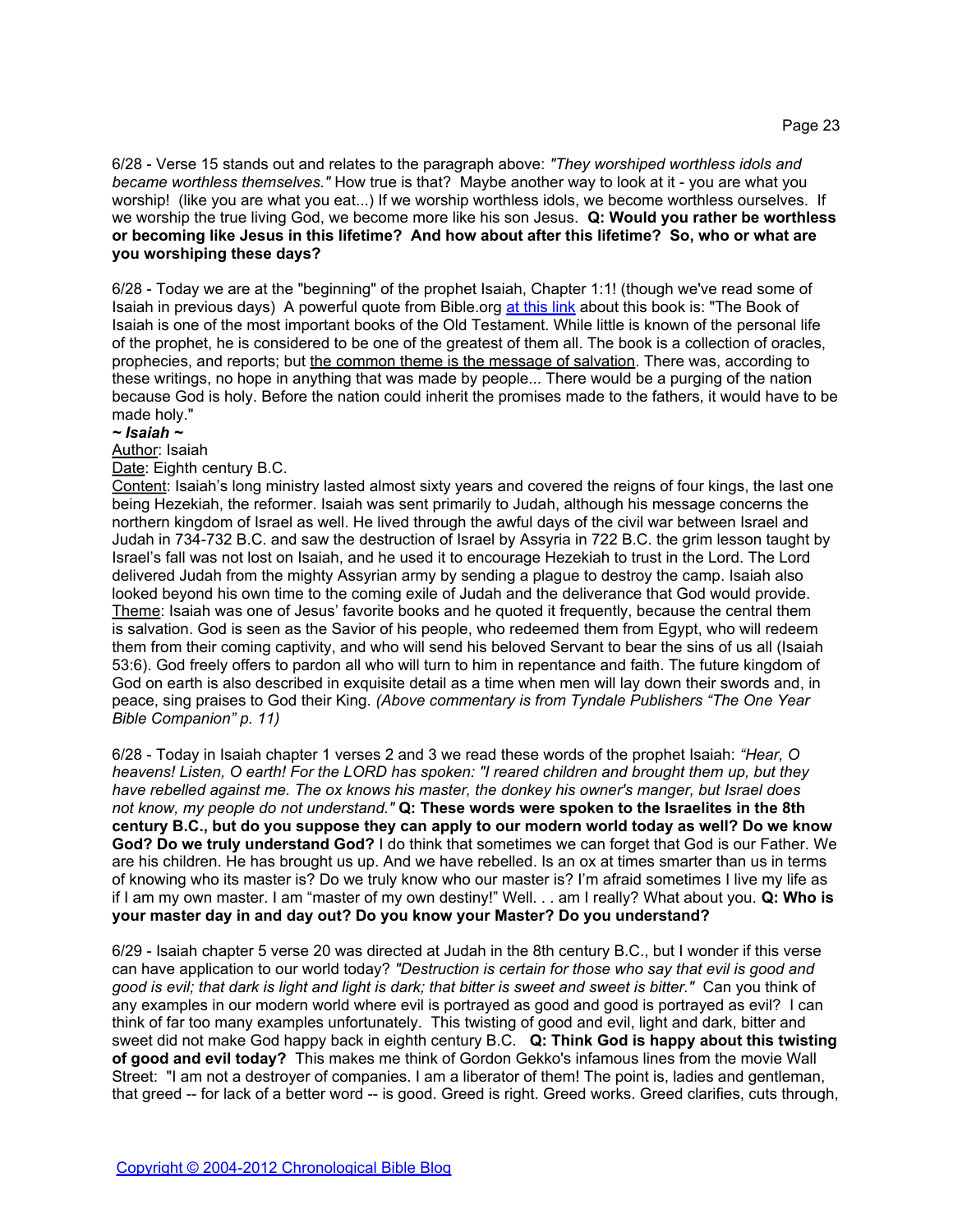and captures the essence of the evolutionary spirit. Greed, in all of its forms -- greed for life, for money, for love, knowledge -- has marked the upward surge of mankind." **How do you suppose Isaiah would react to hearing these words from Mr. Gekko...? :) How should we react? Or... do we react at all?**

6/30 - In Isaiah chapter 13 we are beginning a new section of the book. Chapters 1 through 12 were primarily chapters of judgment against the southern kingdom of Judah, as well as some mentions of the northern kingdom of Israel. Chapter 13 begins 11 chapters of judgment on other nations, beginning with Babylon. At this time in history (early 700's B.C.) Babylon was still part of the Assyrian empire. So this oracle from Isaiah was incredible in that it spoke of Babylon's destruction even before Babylon became a world power! Babylon brought about the downfall of Judah and Jerusalem later between the years of 605 and 586 B.C. But then Babylon would be conquered by Cyrus the Persian in 539 B.C. An interesting commentary I read on chapter 14 verses 12 through 15 is that some think Isaiah is giving a description of the fall of Satan from heaven in these verses. However, most commentaries seem to say contextually that these verses are about the king of Babylon. I do see how some could think that these 4 verses could apply to the fall of Satan - *""How you are fallen from heaven, O shining star, son of the morning! You have been thrown down to the earth, you who destroyed the nations of the world. For you said to yourself, `I will ascend to heaven and set my throne above God's stars. I will preside on the mountain of the gods far away in the north. I will climb to the highest heavens and be like the Most High.' But instead, you will be brought down to the place of the dead, down to its lowest depths."*

6/30 - In Isaiah we will read many prophecies against cities and kingdoms. I realize these can be tough to read in some ways. As you read these prophecies, consider why these prophecies were written. Why were these prophecies proclaimed by Isaiah? Bible.org's excellent commentary on this section of the book of Isaiah titled **"The Burdens Upon the Nations"** is worth spending a few minutes reading [at](http://www.bible.org/page.php?page_id=2091) [this](http://www.bible.org/page.php?page_id=2091) [link](http://www.bible.org/page.php?page_id=2091). Today we read in Isaiah chapter 15 a message against Moab, or the Moabites! **Q: Now, the big question for each of us is how many sermons in your life have you ever heard that touch on the Moabites?? :)** I will admit that there is only one I can think of - and I actually just heard it on my iPod while jogging. From a previous post, many of you know that I'm a fan of Josh Harris and listen to his sermons often. Well, he has a recent sermon about the Moabites from [Numbers 22 through 25](http://www.biblegateway.com/passage/?search=numbers+22-25), where the Moabites were first fearful of Israel (Num. 22) because of their size, and they realized they could not defeat them in open warfare. So, they tried to get Balaam to curse the Israelites (Num 23 & 24), but Balaam wouldn't do it because God was giving him messages of blessings upon the Israelites! So, finally the Moabites decide to simply seduce the Israelites (Num 25) into worshiping their gods and this strategy worked! To the point where God ended up killing 24,000 Israelites with a plague (Num 25:9) because of their disobedience! Josh Harris does a great job of integrating this story of the Israelites and the Moabite[s](http://www.covlifemedia.org/dl_dialog.php?filename=sunday_am/2007_03_25+1+Corinthians+Part+20+-+Harris.mp3) into our lives and h[ow](http://www.covlifemedia.org/dl_dialog.php?filename=sunday_am/2007_03_25+1+Corinthians+Part+20+-+Harris.mp3) we canfall pre[y](http://www.covlifemedia.org/dl_dialog.php?filename=sunday_am/2007_03_25+1+Corinthians+Part+20+-+Harris.mp3) to [t](http://www.covlifemedia.org/dl_dialog.php?filename=sunday_am/2007_03_25+1+Corinthians+Part+20+-+Harris.mp3)emptation just lik[e](http://www.covlifemedia.org/dl_dialog.php?filename=sunday_am/2007_03_25+1+Corinthians+Part+20+-+Harris.mp3) the Israelites if we're not careful. [You](http://www.covlifemedia.org/dl_dialog.php?filename=sunday_am/2007_03_25+1+Corinthians+Part+20+-+Harris.mp3) [can](http://www.covlifemedia.org/dl_dialog.php?filename=sunday_am/2007_03_25+1+Corinthians+Part+20+-+Harris.mp3) [download](http://www.covlifemedia.org/dl_dialog.php?filename=sunday_am/2007_03_25+1+Corinthians+Part+20+-+Harris.mp3) [an](http://www.covlifemedia.org/dl_dialog.php?filename=sunday_am/2007_03_25+1+Corinthians+Part+20+-+Harris.mp3) [MP3 of](http://www.covlifemedia.org/dl_dialog.php?filename=sunday_am/2007_03_25+1+Corinthians+Part+20+-+Harris.mp3) [this](http://www.covlifemedia.org/dl_dialog.php?filename=sunday_am/2007_03_25+1+Corinthians+Part+20+-+Harris.mp3) [great](http://www.covlifemedia.org/dl_dialog.php?filename=sunday_am/2007_03_25+1+Corinthians+Part+20+-+Harris.mp3) [sermon](http://www.covlifemedia.org/dl_dialog.php?filename=sunday_am/2007_03_25+1+Corinthians+Part+20+-+Harris.mp3) [on](http://www.covlifemedia.org/dl_dialog.php?filename=sunday_am/2007_03_25+1+Corinthians+Part+20+-+Harris.mp3) [temptation](http://www.covlifemedia.org/dl_dialog.php?filename=sunday_am/2007_03_25+1+Corinthians+Part+20+-+Harris.mp3) [at](http://www.covlifemedia.org/dl_dialog.php?filename=sunday_am/2007_03_25+1+Corinthians+Part+20+-+Harris.mp3) [this](http://www.covlifemedia.org/dl_dialog.php?filename=sunday_am/2007_03_25+1+Corinthians+Part+20+-+Harris.mp3) [link](http://www.covlifemedia.org/dl_dialog.php?filename=sunday_am/2007_03_25+1+Corinthians+Part+20+-+Harris.mp3). And you can check out more of Josh Harris' sermons online at this link: <http://feeds.feedburner.com/covenantlifechurch> **Q: Have you ever heard any great sermons on the book of Isaiah?**

#### **Group discussions:**

- · Introductions.
- What were some of your favorite verses or passages from the past week's readings?
- What are some questions that were generated for you based on the past week's readings?
- What is something new you learned about God or the Bible from the past week's readings?
- How did God speak to you through the past week's readings?
- · What is something you want to change or grow in your life based on the past week's readings?
- **Discuss the bold Questions in the Study Notes**
- Any prayer requests for the group for the coming week?

**Each group is encouraged to close in prayer.**

**Daily questions for this next week's readings you may want to journal or pray through and**